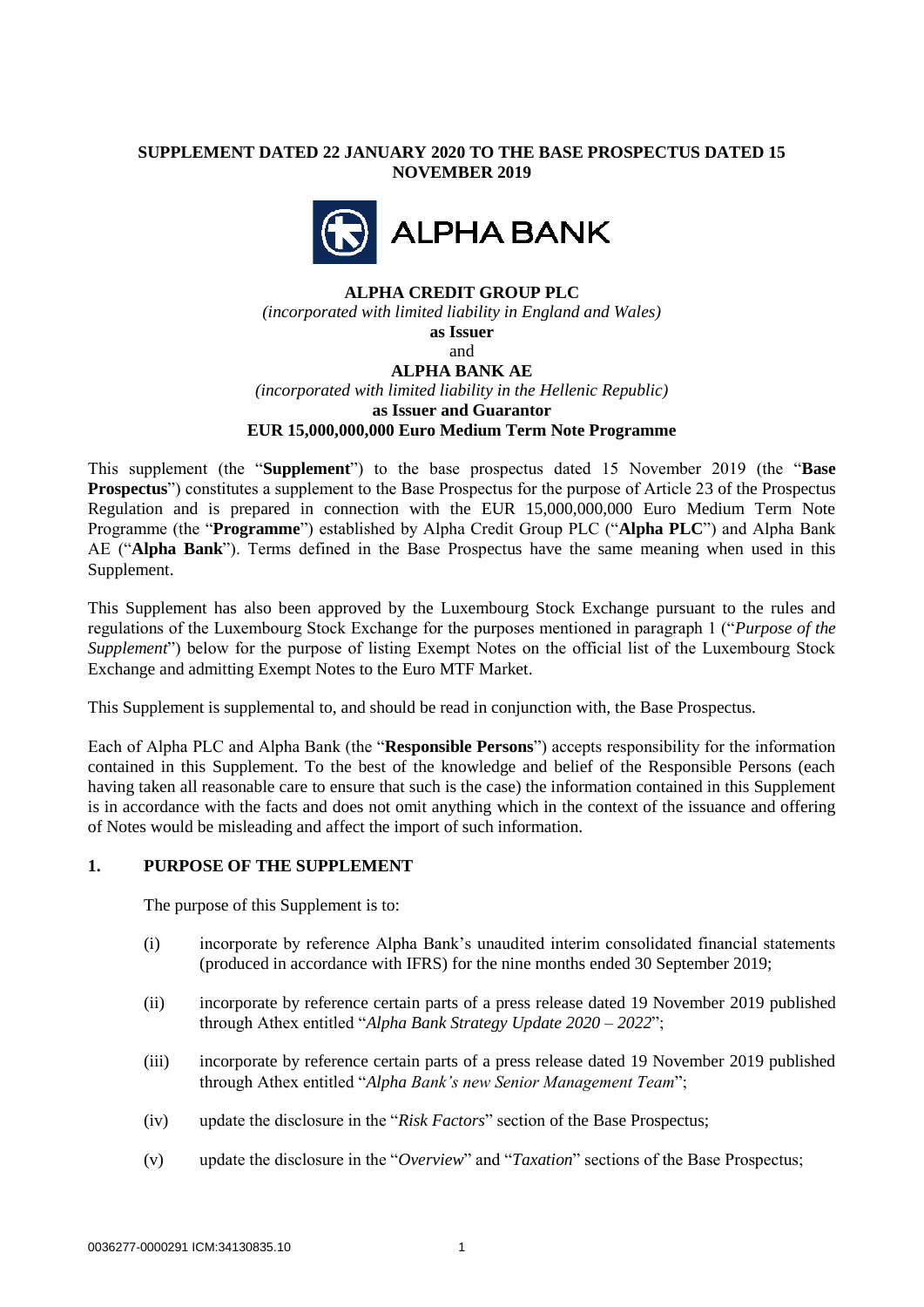- (vi) update the disclosure in the "*The Group*" section of the Base Prospectus;
- (vii) update the disclosure in the "*Alternative Performance Measures*" section of the Base Prospectus;
- (viii) update Conditions  $6(g)$ , 17 and 21(a) of the terms and conditions of the Notes set out in the Base Prospectus (the "**Conditions**" and references to a numbered "**Condition**" shall be construed accordingly);
- (ix) make certain typographical amendments as described in paragraph 6 ("*Conditions*") below; and
- (x) update the statements of no significant change and no material adverse change in relation to Alpha Bank and Alpha PLC in the Base Prospectus.

#### **2. INFORMATION INCORPORATED BY REFERENCE**

#### **2.1 Q3 Interim Financial Statements**

On 19 November 2019, Alpha Bank published its unaudited interim consolidated financial statements (produced in accordance with IFRS) for the nine months ended 30 September 2019 (available at [https://www.alpha.gr/-/media/alphagr/files/group/apotelesmata/2019-q3/20191119-q3](https://www.alpha.gr/-/media/alphagr/files/group/apotelesmata/2019-q3/20191119-q3-oikonomikes-katastaseis-en.pdf) [oikonomikes-katastaseis-en.pdf\)](https://www.alpha.gr/-/media/alphagr/files/group/apotelesmata/2019-q3/20191119-q3-oikonomikes-katastaseis-en.pdf) (the "**Q3 Interim Financial Statements**").

By virtue of this Supplement, the Q3 Interim Financial Statements, which have previously been published and have been filed with the CSSF, shall be incorporated by reference in, and form part of, the Base Prospectus, including the information set out at the following pages in particular:

| (i)                       | Interim Consolidated Income<br>Statement                             | page 3; |
|---------------------------|----------------------------------------------------------------------|---------|
| (ii)                      | Interim Consolidated Balance Sheet                                   | page 4; |
| (iii)                     | Interim Consolidated Statement of page 5;<br>Comprehensive Income    |         |
| (iv)                      | Interim Consolidated Statement of pages 6 to 7;<br>Changes in Equity |         |
| (v)                       | Interim Consolidated Statement of page 8; and<br><b>Cash Flows</b>   |         |
| $(\overline{\mathbf{u}})$ | Notes to the Condensed Interim $\frac{1}{2}$ peggs 0 to 80           |         |

(vi) Notes to the Condensed Interim pages 9 to 89 Consolidated Financial Statements

Any other information incorporated by reference that is not included in the cross-reference list above is considered to be additional information to be disclosed to investors rather than information required by the relevant Annexes of the Delegated Regulation.

Any documents themselves incorporated by reference in the Q3 Interim Financial Statements shall not form part of this Supplement.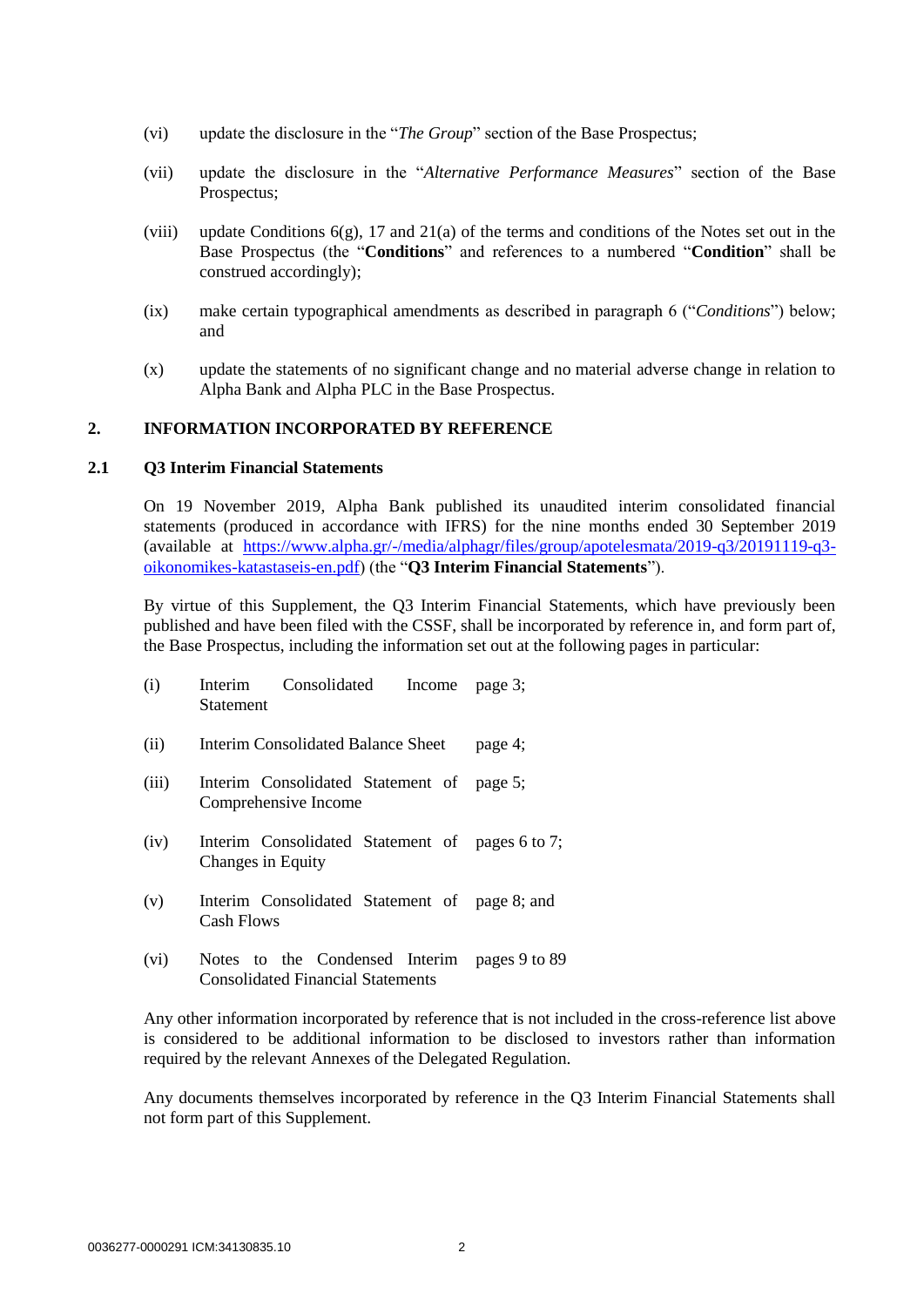# **2.2 Strategy Update Press Release**

On 19 November 2019, Alpha Bank published a press release through Athex (which is also available at [https://www.alpha.gr/-/media/alphagr/files/group/strategy](https://www.alpha.gr/-/media/alphagr/files/group/strategy-update/20191119b_deltio_typou_en.pdf)[update/20191119b\\_deltio\\_typou\\_en.pdf\)](https://www.alpha.gr/-/media/alphagr/files/group/strategy-update/20191119b_deltio_typou_en.pdf) entitled "*Alpha Bank Strategy Update 2020 – 2022*" (the "**Strategy Update Press Release**").

The Strategy Update Press Release contains certain forward looking statements in relation to Alpha Bank's strategy for the period from 2020 to the end of 2022. In this regard, please see the section of the Base Prospectus entitled "*Cautionary statement regarding forward looking statements*".

Some of the forward looking statements in the Strategy Update Press Release are targets for the period to, or as at, the end of 2022, as applicable. This includes all numbers contained in the Strategy Update Press Release and which refer to 2022. Such forward looking statements are not forecasts and present current financial targets set and calculated by Alpha Bank's management team for the relevant period or as at the relevant date, as applicable. There is no guarantee that any of the targets will be met in whole or in part or otherwise that the strategic plan will be implemented in whole or in part. Please also see "*Risk Factors – Risks relating to the Bank's business - The Bank's announced strategic plan involves regulatory and execution risks and the Hive-Down could structurally subordinate the claims of the Noteholders against the Bank*".

By virtue of this Supplement, the following parts of the Strategy Update Press Release shall be incorporated by reference in, and form part of, the Base Prospectus:

- pages 1 and 2 of the Strategy Update Press Release; and
- pages 4 to 6 (inclusive) of the Strategy Update Press Release.

The non-incorporated parts of the Strategy Update Press Release are either deemed not relevant for an investor or are otherwise covered elsewhere in the Base Prospectus.

## **2.3 Governance Press Release**

On 19 November 2019, Alpha Bank published a press release through Athex (which is also available at [https://www.alpha.gr/-/media/alphagr/files/group/strategy](https://www.alpha.gr/-/media/alphagr/files/group/strategy-update/governance_pressrelease_eng.pdf)[update/governance\\_pressrelease\\_eng.pdf\)](https://www.alpha.gr/-/media/alphagr/files/group/strategy-update/governance_pressrelease_eng.pdf) entitled "*Alpha Bank's new Senior Management Team*" (the "**Governance Press Release**").

By virtue of this Supplement, the following parts of the Governance Press Release shall be incorporated by reference in, and form part of, the Base Prospectus:

- the second sentence of the second paragraph of page 1 of the Governance Press Release;
- the third to tenth paragraphs (inclusive) of page 1 of the Governance Press Release; and
- the paragraphs on page 2 of the Governance Press Release other than the final paragraph on page 2.

The non-incorporated parts of the Governance Press Release are either deemed not relevant for an investor or are otherwise covered elsewhere in the Base Prospectus.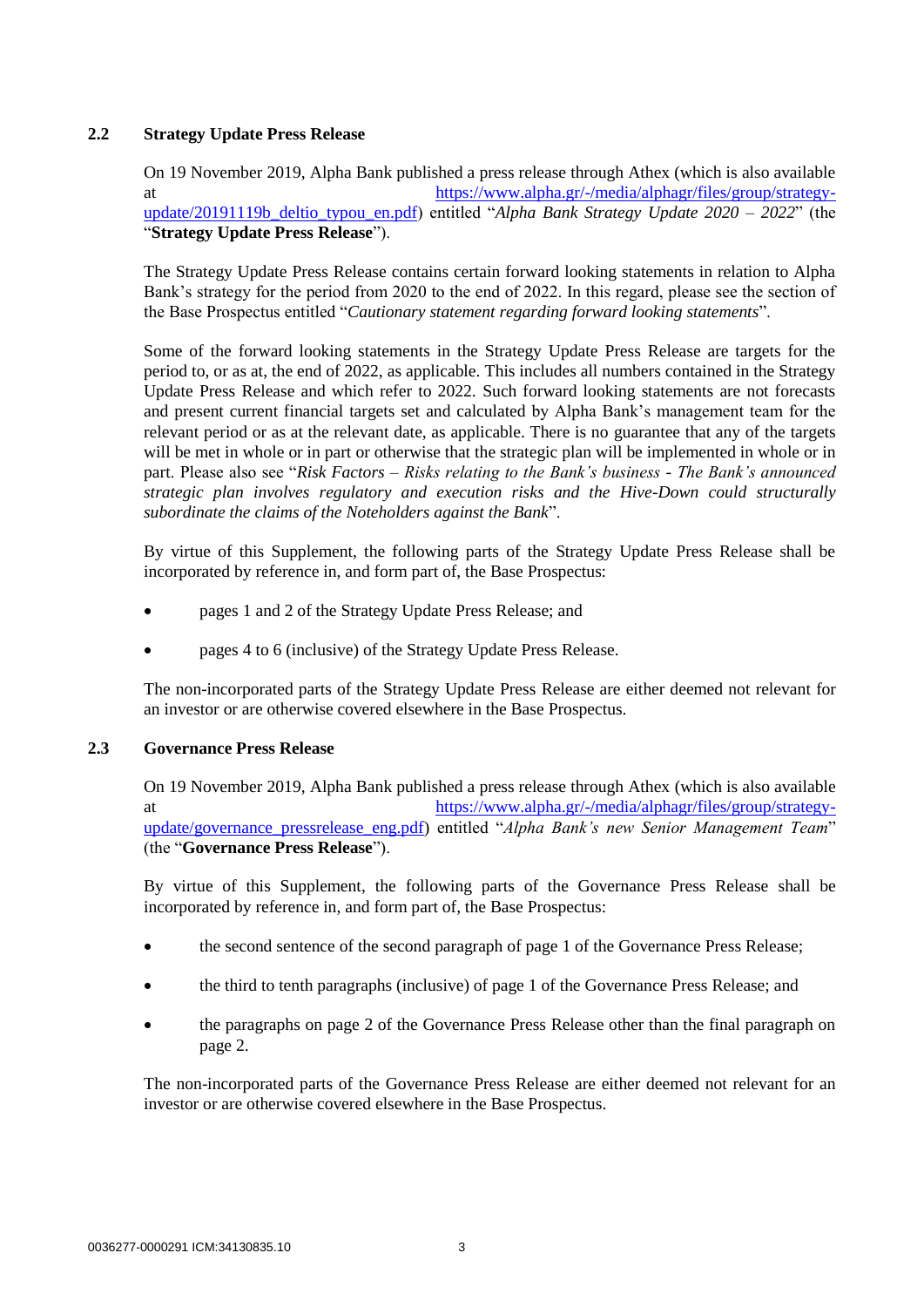# **3. RISK FACTORS**

## **3.1 Risks relating to the Bank's business**

The following risk factor shall be inserted on page 11 of the Base Prospectus after the first paragraph of the section entitled "*Risks relating to the Bank's business*" in the "*Risk Factors*" section:

"*The Bank's announced strategic plan involves regulatory and execution risks and the Hive-Down could structurally subordinate the claims of the Noteholders against the Bank*

In November 2019, the Bank announced its Strategic Plan (as defined below). See further "*The Group – Other material milestones and transactions*".

There can be no assurance that the Bank will achieve any of the anticipated benefits of the Strategic Plan in full or in the time frame currently envisioned. The Bank requires regulatory approvals for some aspects of the Strategic Plan and these may be delayed or withheld. There is also no certainty that Project Galaxy (as defined below) will be successful, and a range of factors outside the Bank's control, such as political and economic uncertainty or other factors affecting investor appetite, could negatively affect Project Galaxy.

Any failure to achieve the full anticipated benefits of the Strategic Plan could have an adverse effect on the Bank's reputation, business, financial condition, results of operations and prospects and could divert management's attention from running the business.

In addition, should the Hive-Down (as defined below) be implemented, the claims of holders of the Notes shall, as against the Bank, be structurally subordinated to the claims of all creditors of New Alpha Bank (as defined below) unless, in the case of Notes issued by the Bank, the Bank and New Alpha Bank agree, in accordance with the Conditions, to the substitution of New Alpha Bank in place of the Bank as the debtor in respect of such Notes. This structural subordination would arise as the Bank would be largely dependent upon funds received from New Alpha Bank, in the form of dividends or otherwise, in order to fulfil its obligations under the Notes. The ability of New Alpha Bank to pay dividends and other amounts to the Bank will be subject, amongst other things, to its profitability, to applicable law and regulation, to its capital adequacy position and to any relevant contractual restrictions to which it is or may become subject. Furthermore, investors should note that the Conditions do not impose any obligation on the Bank to effect the substitution of New Alpha Bank in place of the Bank as the debtor in respect of Notes issued by the Bank, whether as a precondition to the Hive-Down or otherwise."

## **3.2 General risks relating to a particular issue of Notes**

On page 23 of the Base Prospectus, in the third sentence of the risk factor entitled "*Certain Notes (or in the case of Tier 2 Notes issued by Alpha PLC, the Guarantee) may be subject to loss absorption on any application of the general bail-in tool or at the point of non-viability of the Issuer or the Guarantor*": (i) the words "of the Issuer or the Issuer and its subsidiaries and subsidiary undertakings from time to time" shall be inserted after the words "At the point of non-viability"; and (ii) the words "or other instruments of ownership" shall be inserted after the words "into shares".

## **3.3 Risks relating to the Notes generally**

On page 29 of the Base Prospectus, the sixth paragraph of the risk factor entitled "*Future discontinuance of LIBOR or any other benchmark (such as EURIBOR or ROBOR) may adversely affect the value of Floating Rate Notes and/or Reset Notes which reference or are linked to LIBOR or such other benchmark*" shall be updated by deleting the first sentence of that paragraph and replacing it with the following text: "In certain circumstances, the ultimate fallback of interest for a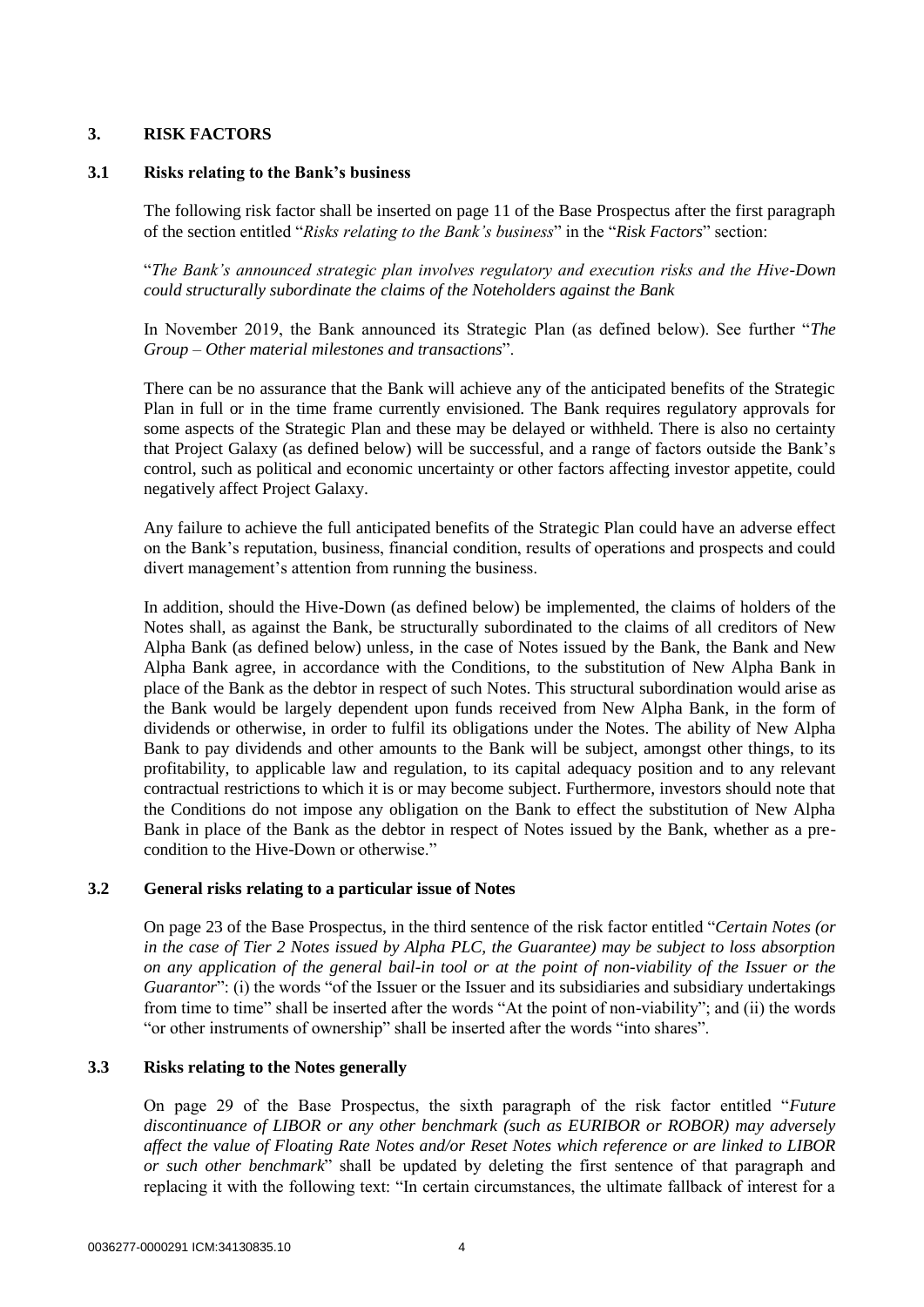particular Interest Period or Reset Period (as applicable) may result in the rate of interest for the last preceding Interest Period, or the sum (converted as set out in the definition of "First Reset Rate of Interest" or "Subsequent Reset Rate of Interest" (as applicable)) of the last observable mid-swap rate with an equivalent term and currency to the relevant Reset Reference Rate which appeared on the Relevant Screen Page and the First Margin or Subsequent Margin (as applicable), being used.".

On page 32 of the Base Prospectus, the second paragraph of the risk factor entitled "*The Conditions of the Notes contain provisions which may permit their modification without the consent of all investors*" shall be updated by inserting the words "(including, where the Issuer is Alpha Bank, any Successor in Business of Alpha Bank)" after the words "substitute another company".

# **4. TAX DISCLOSURE**

#### **4.1 "***Overview***" section**

The paragraphs under the heading *"Taxation*" on pages 42 and 43 of the Base Prospectus shall be deleted and replaced with the paragraphs listed under Part 1 of Appendix 1 to this supplement.

#### **4.2 "***Taxation***" section**

The paragraphs under the heading "*Taxation in the Hellenic Republic*" on pages 253 to 257 (inclusive) of the Base Prospectus shall be deleted and replaced with the paragraphs listed under Part 2 of Appendix 1 to this supplement.

## **5. THE GROUP**

The following paragraphs shall be inserted after the last paragraph on page 147 of the Base Prospectus:

"On 19 November 2019, Alpha Bank announced a new strategic plan for the Group for the period up to the end of 2022 (the "**Strategic Plan**") with the aim of returning the Group to sustainable profitability. The Strategic Plan sets out a number of initiatives that are intended to help Alpha Bank to achieve this ambition. The most significant initiatives are described below.

## *Hive-Down*

Alpha Bank intends to proceed with a spin-off (the "**Hive-Down**") of its core banking assets and liabilities to a new banking entity ("**New Alpha Bank**") that would be a wholly-owned subsidiary of Alpha Bank. Alpha Bank would continue to exist as a listed entity but would become a holding company whose main asset is 100 per cent. of the shares of New Alpha Bank. Alpha Bank's Board of Directors has approved the Hive-Down in principle but further approvals (including, without limitation, all applicable regulatory approvals) will be required in due course to effect the Hive-Down. Subject, amongst other things, to obtaining such approvals, it is currently expected that the Hive-Down will be completed in the third quarter of 2020.

## *Project Galaxy*

Alpha Bank intends to undertake a large-scale securitisation and sale of up to  $E12$  billion of retail and wholesale non-core NPEs (known as "**Project Galaxy**"). Project Galaxy is expected to take place in the first six months of 2020 and is being led by an experienced team within Alpha Bank. The Project Galaxy securitisation (if successfully executed) would result in an immediate de-risking of the Group's balance sheet and have a positive effect on the Group's cost of risk.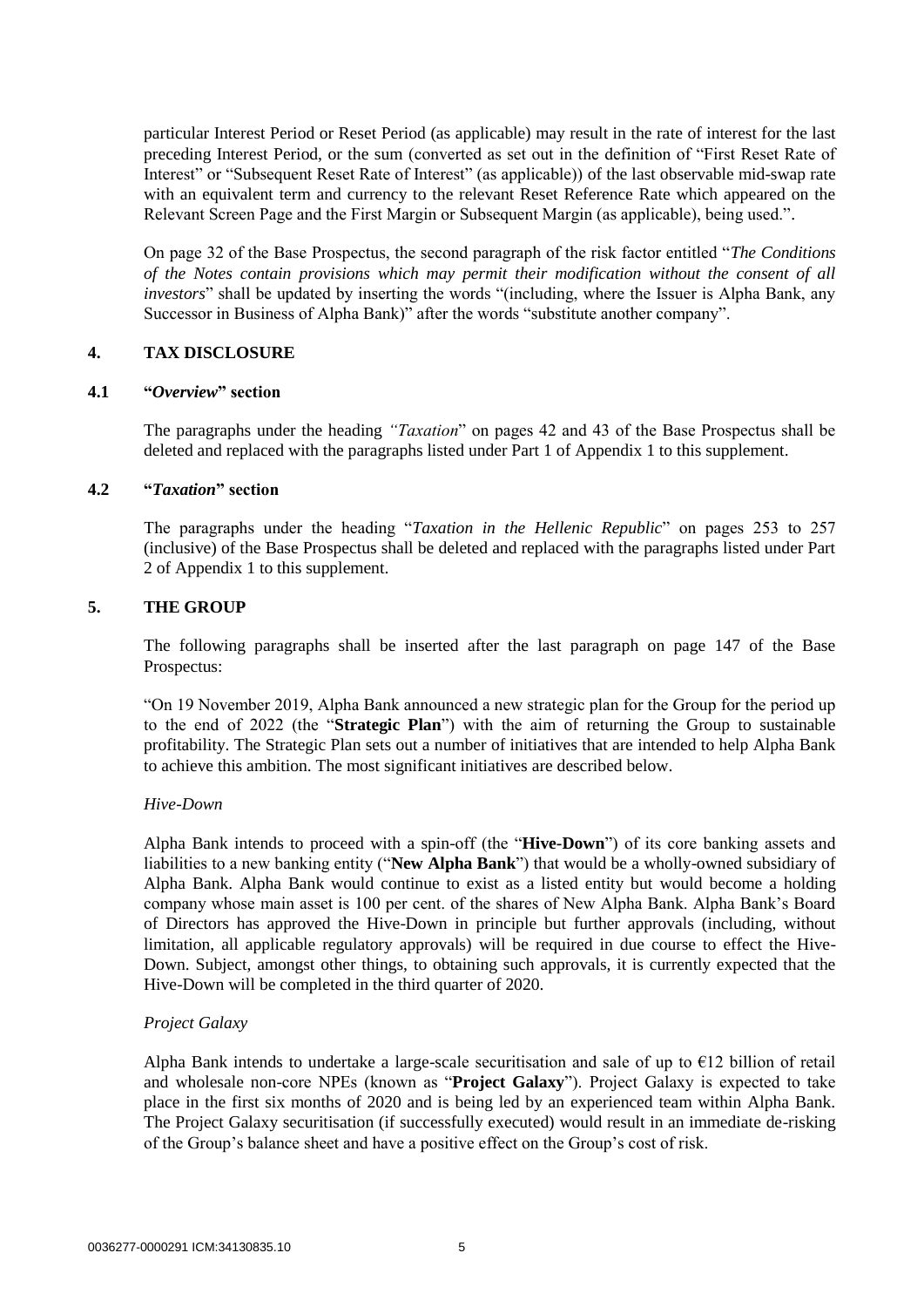The CET1 ratio of 18.3 per cent. as of 30 September 2019, pro forma adjusted for the deconsolidation of the selected portfolio of non-performing exposures the sale of which is expected to be completed in Q1 2020 (Project Neptune), is expected to be impacted by 350 bps by Project Galaxy, with the CET1 ratio expected to be 14.8 per cent. following the impact of Project Galaxy. The Project Galaxy impact refers to the loss from the sale of the mezzanine and equity tranches of the NPE transaction, the gain from the sale of the servicer and the reduction of the risk weighted assets resulting from the sale of the aforementioned securitisation tranches and the risk weighting of the retained (mainly) senior tranches. A risk weight of 0 per cent. is assumed for the retained senior tranches in the context of the credit enhancement (guarantee) under the Hellenic Asset Protection Scheme (HAPS).

## *Servicing and management of the Group's NPEs*

The Group's existing NPE management platform will be carved out from Alpha Bank and a new servicing entity (the "**NPE Servicer**") will be created comprising the existing NPE management platform and Alpha Bank's current licenced affiliated servicer, Cepal Hellas. The NPE Servicer will service and manage both Alpha Bank's core NPEs (i.e. those that will be hived down to New Alpha Bank as part of the Hive-Down) as well as the non-core NPEs to be securitised and sold as part of Project Galaxy. Outsourcing the servicing and management of the Group's NPEs to the NPE Servicer is intended to provide greater flexibility to the Group in terms of NPE cost management.

#### *Optimisation of operating expenses*

The Strategic Plan envisages a streamlining and optimisation of the Group's operating expenses wherever possible. Measures of particular significance include:

- outsourcing the servicing and management of the Group's NPEs to the NPE Servicer, as described above;
- streamlining central functions and general and administrative (G&A) costs; and
- a reduction in the number of the Group's branches of around 18 per cent.

#### *Governance changes*

The Strategic Plan sets out Alpha Bank's intention to appoint new members to its top management team. A new governance framework will also be implemented, including: (i) clear delegation of authority from the Board of Directors to the Chief Executive Officer and from the Chief Executive Officer to the management team; (ii) empowerment and clear re-definition of the areas of responsibility of each member of Alpha Bank's senior management team; and (iii) a redefined structure and role for Alpha Bank's governance committees. These changes are intended to bring personnel with proven experience into Alpha Bank's management team and to enable faster decision-making at executive level."

#### **6. ALTERNATIVE PERFORMANCE MEASURES**

The "*Alternative Performance Measures*" section on pages 189 to 193 (inclusive) of the Base Prospectus shall be deleted and replaced with the text contained in Appendix 2 to this Supplement.

## **7. CONDITIONS**

Condition 6(b) (which appears on pages 93 to 99 (inclusive) of the Base Prospectus) shall be updated by deleting the final paragraph which appears on page 98 of the Base Prospectus and replacing it with the following text: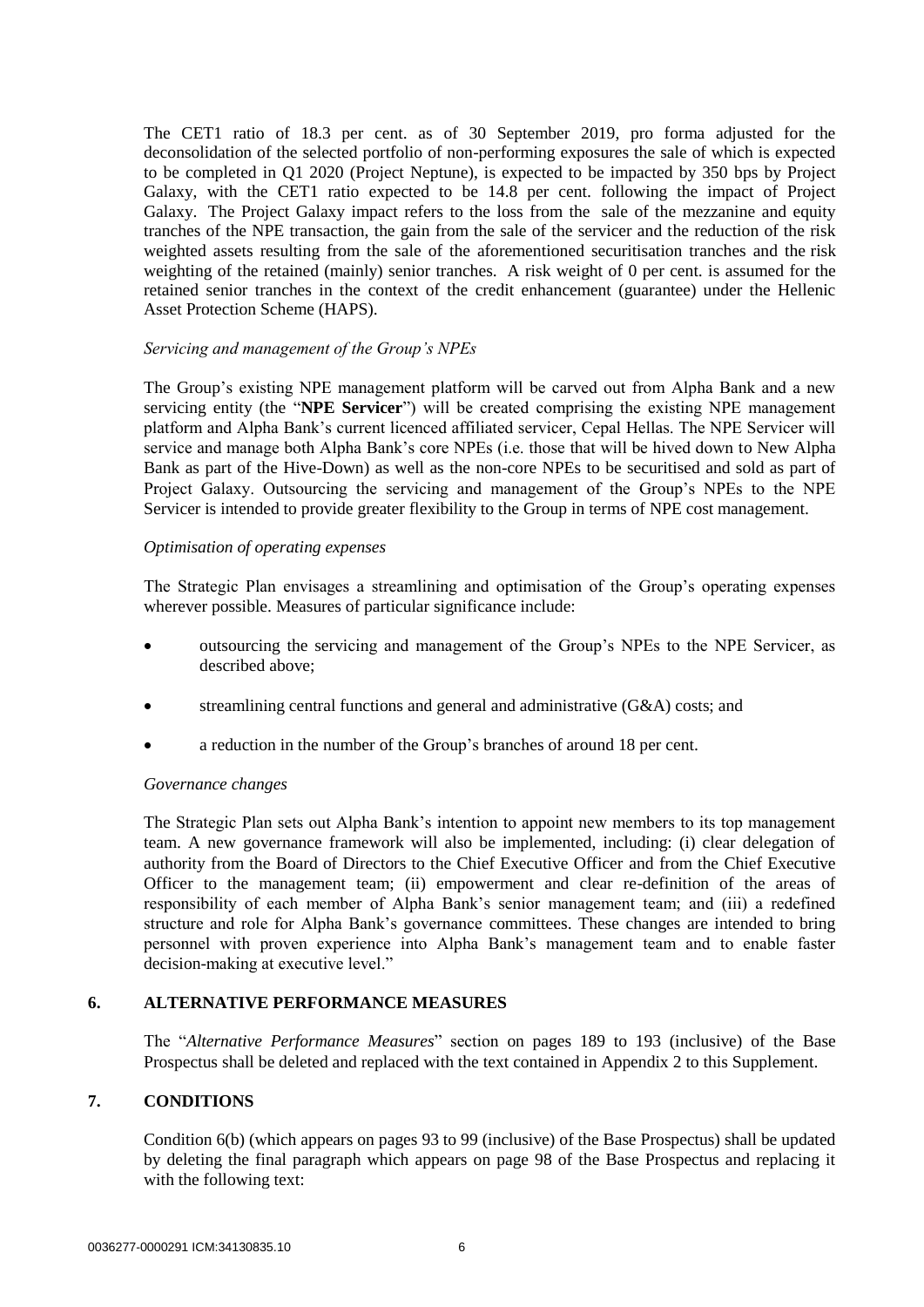"If on any Reset Determination Date none of the Reference Banks provides the Calculation Agent with a Mid-Market Swap Rate Quotation as provided in the foregoing provisions of this paragraph, the First Reset Rate of Interest or the Subsequent Reset Rate of Interest (as applicable) shall be the sum (converted as set out in the definition of such term above) of the last observable mid-swap rate with an equivalent term and currency to the relevant Reset Reference Rate which appeared on the Relevant Screen Page and the First Margin or Subsequent Margin (as applicable), all as determined by the Calculation Agent."

Condition 6(g) (which appears on pages 109 to 111 (inclusive) of the Base Prospectus) shall be updated to include the following additional definition:

""**Successor Reference Rate**" means the rate that the relevant Independent Adviser or the Issuer (as applicable) determines is a successor to or replacement of the relevant Original Reference Rate which is formally recommended by any Relevant Nominating Body."

Condition 17 (which appears on pages 130 to 132 (inclusive) of the Base Prospectus) shall be deleted and replaced with the text contained in Appendix 3 to this Supplement.

In Condition 21(a) (which appears on page 134 of the Base Prospectus) and on page 44 of the Base Prospectus in the section entitled "*Overview of the Programme – Governing Law*", the words "(i) Conditions 3(b), 4(b), 4(d), 18 and 20 and (ii)" shall be deleted and replaced with the words "(i) Conditions 3(b), 3(c), 4(d), 4(e), 18 and 20, (ii) (in the case of Tier 2 Notes issued by Alpha Bank) Conditions  $4(b)$  and  $4(c)$  and  $(iii)$ ".

In addition, the following typographical amendments shall be made:

- (i) the final paragraph of Condition 4(d) (which appears on page 89 of the Base Prospectus) shall be re-numbered as Condition 4(e);
- (ii) the reference to "Condition 6(b)" in Condition 7(n) (which appears on page 119 of the Base Prospectus) shall be deleted and replaced with the words "Condition 7(b)".

# **8. STATEMENTS OF NO SIGNIFICANT CHANGE AND NO MATERIAL ADVERSE CHANGE**

On page 267 of the Base Prospectus, the section entitled "*General Information – Material Change and Significant Change*" shall be deleted and replaced with the words: "Since 31 December 2018 there has been no material adverse change in the financial position or prospects of Alpha Bank or Alpha PLC nor any significant change in the financial performance or position of (i) Alpha PLC since 31 December 2018 or (ii) Alpha Bank and the Group as a whole since 30 September 2019."

## **9. GENERAL**

To the extent that there is any inconsistency between (a) any statement in this Supplement or any statement incorporated by reference into the Base Prospectus by this Supplement and (b) any other statement in or incorporated by reference in the Base Prospectus, the statements in (a) above will prevail.

Save as disclosed in this Supplement, there has been no other significant new factor, material mistake or inaccuracy relating to information included in the Base Prospectus since the publication of the Base Prospectus.

For so long as any Notes are listed on the Luxembourg Stock Exchange and, in any event, for the period of 12 months following the date of the Base Prospectus, copies of this Supplement and the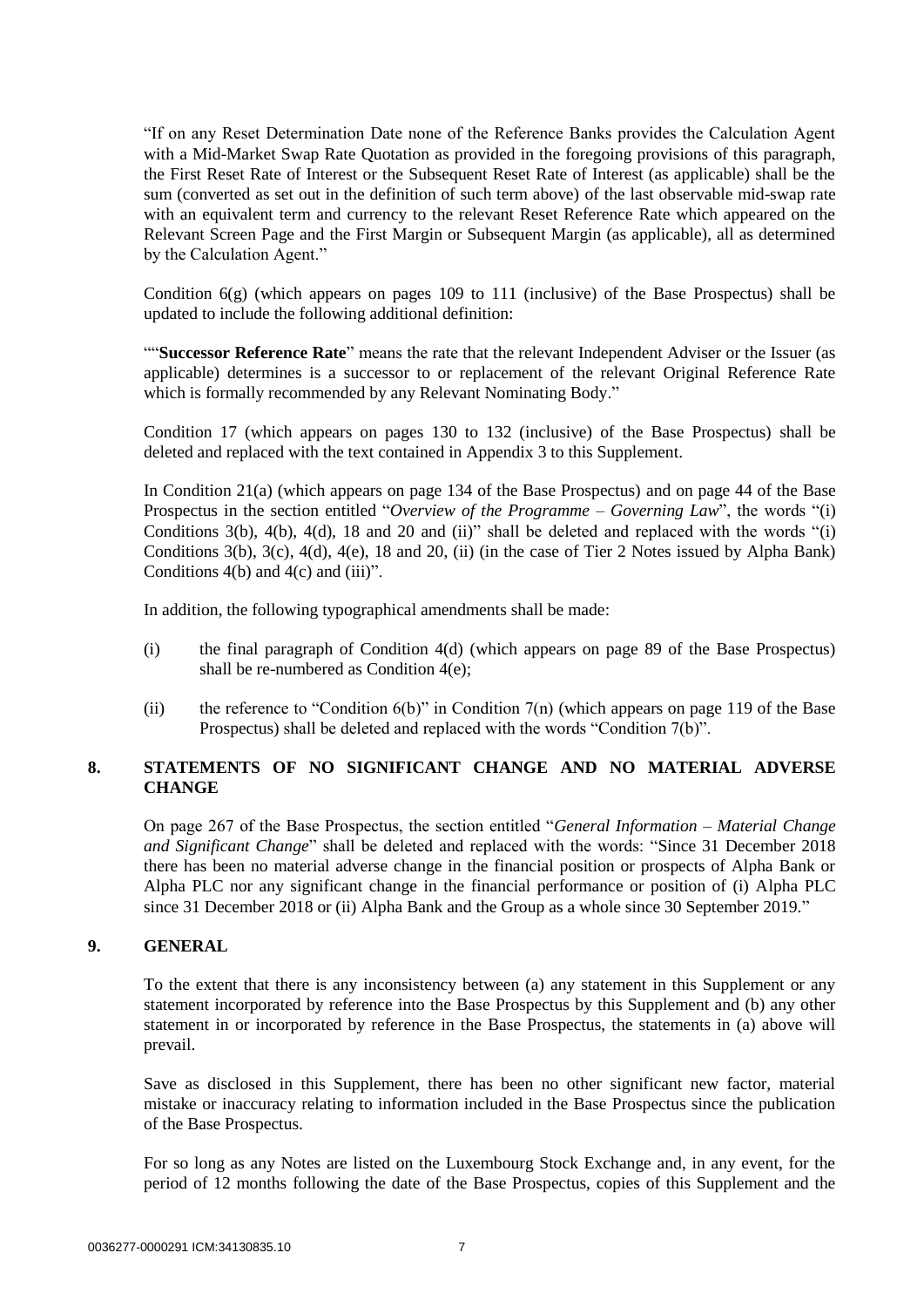documents incorporated by reference in this Supplement will, when published, be available for inspection free of charge at the registered office of Alpha PLC and at [https://www.alpha.gr/en/group.](https://www.alpha.gr/en/group)

In addition, copies of this Supplement and each document incorporated by reference into the Base Prospectus by this Supplement are available for viewing at the Luxembourg Stock Exchange's website [\(www.bourse.lu\)](http://www.bourse.lu/).

Dated 22 January 2020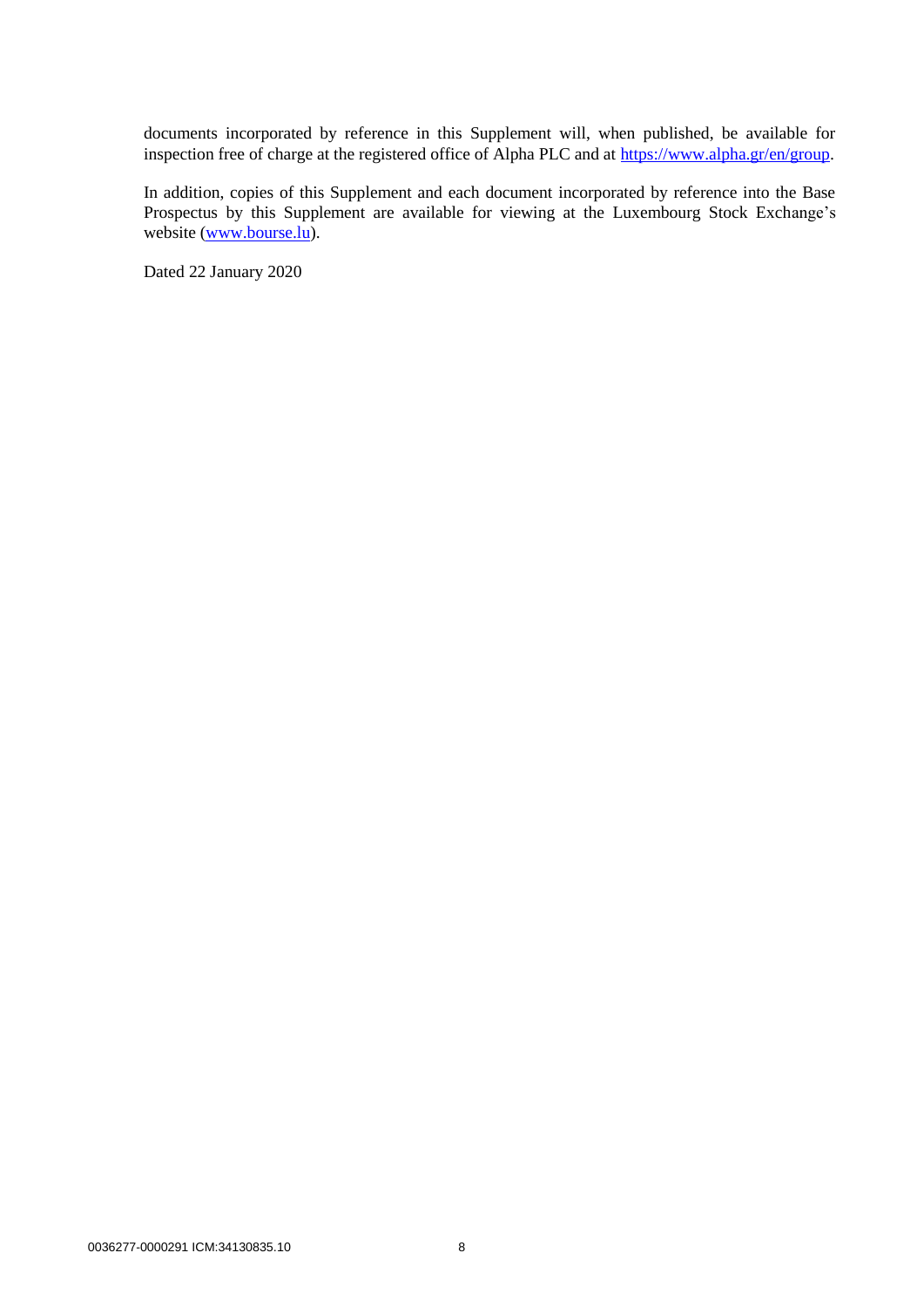# **APPENDIX 1**

#### **PART 1**

**Taxation:** All payments in respect of the Notes and Coupons will be made without withholding or deduction for or on account of Taxes imposed by a Taxing Jurisdiction (as those terms are defined in Condition 11) unless required by law, as provided in Condition 11. In such event, the Issuer or, as the case may be, the Guarantor will, save in certain limited circumstances provided in Condition 11, be required to pay such additional amounts in respect of interest and, in respect of the Senior Preferred Liquidity Notes only, principal and premium, as will result in the receipt by the holders of the Notes or Coupons of such amounts as would have been receivable by them had no such withholding or deduction been required.

> Under Greek law as at 22 January 2020, payments of interest under the Non-Listed Notes issued by Alpha Bank are subject to Greek income withholding tax and, under the Conditions, where Extended Gross-up is specified as being applicable in the applicable Final Terms, Pricing Supplement or Drawdown Prospectus (as the case may be), subject to one limited exception (which would not apply while the Non-Listed Notes are represented by a global Note cleared through Euroclear and/or Clearstream, Luxembourg), Alpha Bank is required to gross up such payments in order that holders of the relevant Notes receive such amounts as would have been received by them if no such withholding had been required (see Condition 11). In this case, depending on the applicable income tax rules in the tax jurisdiction(s) to which they are subject, the income received by a holder for tax purposes may be the gross amount paid by Alpha Bank, rather than the net amount received by the holder.

> The attention of holders is also drawn to the fact that, if the Greek law on income tax withholding changes in the future and payments of interest under the Non-Listed Notes issued by Alpha Bank to Non-Greek Legal Persons (as defined in Condition 11) cease to be subject to Greek income withholding tax, the obligation of Alpha Bank, as Issuer, to gross up interest payments will be limited. Please see Condition 11. In such circumstances, holders who are not Non-Greek Legal Persons may remain subject to income tax withholding, if any is applicable, and (if so) may cease to benefit from any grossing-up of interest payments by Alpha Bank.

> "**Listed Notes**" means Notes listed on a trading venue within the EU (which includes the regulated market of the Luxembourg Stock Exchange and the Euro MTF Market) or listed on an organised stock market outside the EU which is supervised by a regulatory authority accredited by the International Organization of Securities Commissions.

"**Non-Listed Notes**" means Notes that are not Listed Notes.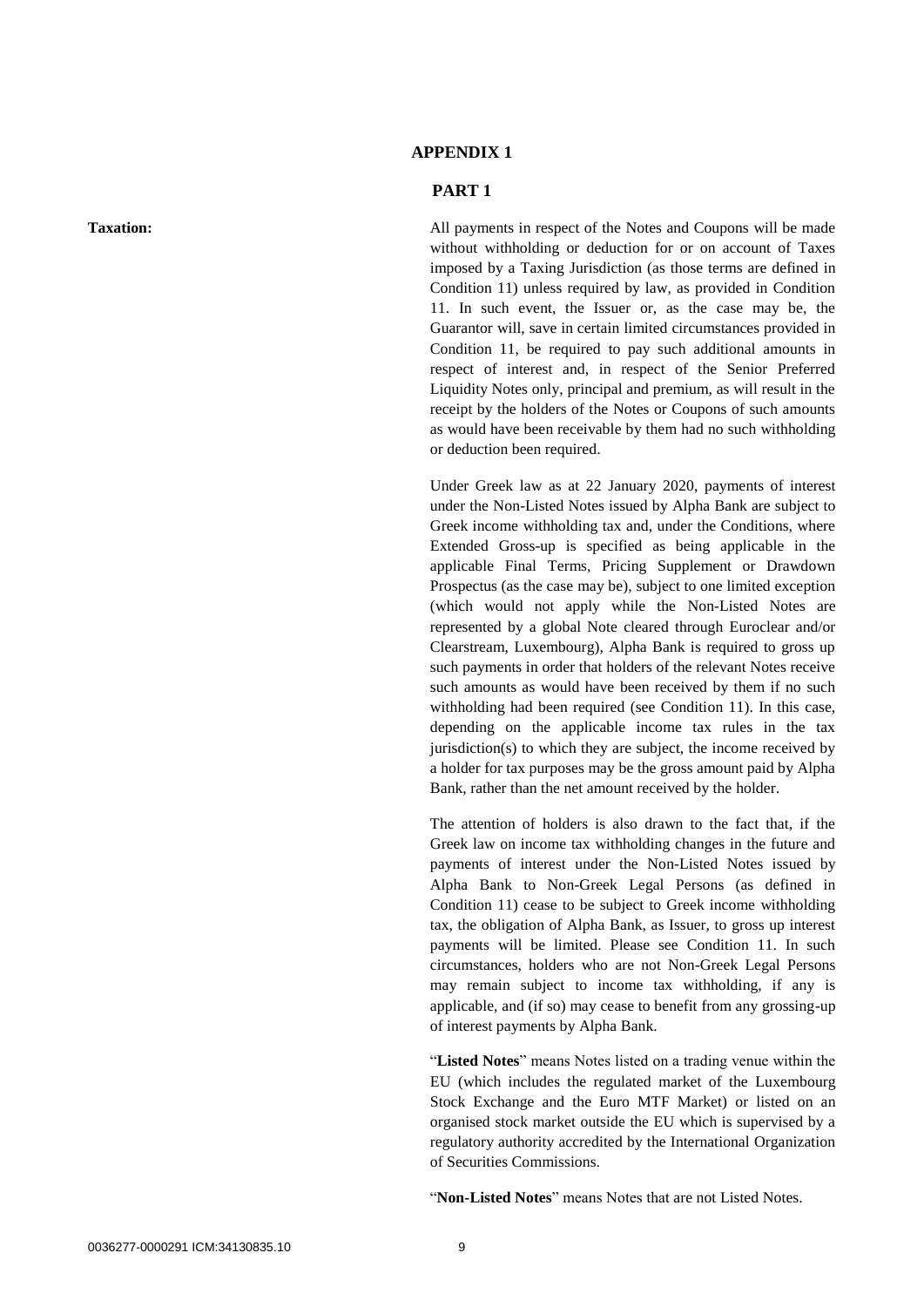The relevant Issuer's obligation to pay additional amounts in respect of any withholding or deduction in respect of taxes under the terms of the Senior Preferred Notes, Senior Non-Preferred Notes and Tier 2 Notes applies only to payments of interest due and paid under such Notes and not to payments of principal. As such, the relevant Issuer would not be required to pay any additional amounts under the terms of the Senior Preferred Notes, Senior Non-Preferred Notes and Tier 2 Notes to the extent any withholding or deduction applied to payments of principal.

**Prospective purchasers of the Notes are advised to consult their own tax advisors as to the tax consequences of the purchase, ownership and disposal of the Notes.**

#### **PART 2**

#### **Taxation in the Hellenic Republic**

The following is a summary of certain material Greek tax consequences of the purchase, ownership and disposal of the Notes. The discussion is not exhaustive and does not purport to deal with all the tax consequences applicable to all possible categories of purchasers, some of which may be subject to special rules and also does not touch upon procedural requirements, such as the issuance of a tax registration number or the filing of a tax declaration or of supporting documentation required. Further, it is not intended as tax advice to any particular purchaser and it does not purport to be a comprehensive description or analysis of all of the potential tax considerations that may be relevant to a purchaser in view of such purchaser's particular circumstances. Also, in so far as it relates to Notes issued by Alpha Bank the discussion below is limited to the payment of interest under Notes as per the terms of which the redemption amount of such Notes may not be less than the principal amount thereof upon their issue. A Pricing Supplement may include additional information on the Greek tax law treatment of Index Linked Notes, if and to the extent necessary depending on their final terms.

The summary is based on the Greek tax laws in force as at 22 January 2020, published case law, ministerial decisions and other regulatory acts of the respective Greek authorities as in force at the date hereof and does not take into account any developments or amendments that may occur after 22 January 2020, whether or not such developments or amendments have retroactive effect. Nevertheless, since a new Greek income tax code was brought into force (by virtue of Law 4172/2013, effective as of 1 January 2014, as amended from time to time) limited (if any) precedent or authority exists and there are still certain matters which have not, as at the date hereof, been clarified by the Greek tax administration. Further, non-Greek tax residents may have to submit a declaration of non-residence or produce documentation evidencing non-residence in order to claim any exemption under applicable tax laws of Greece.

#### **Prospective purchasers of the Notes are advised to consult their own tax advisers as to the laws of Greece and other tax consequences of the purchase, ownership and disposal of the Notes.**

#### *A. Greek withholding tax*

#### *Payment of principal under the Notes and the Guarantee*

No Greek income tax will be imposed on payments of principal to any Noteholders in respect of Notes:

- (a) issued by Alpha PLC or Alpha Bank; or
- (b) issued by Alpha PLC and made by Alpha Bank under the Guarantee.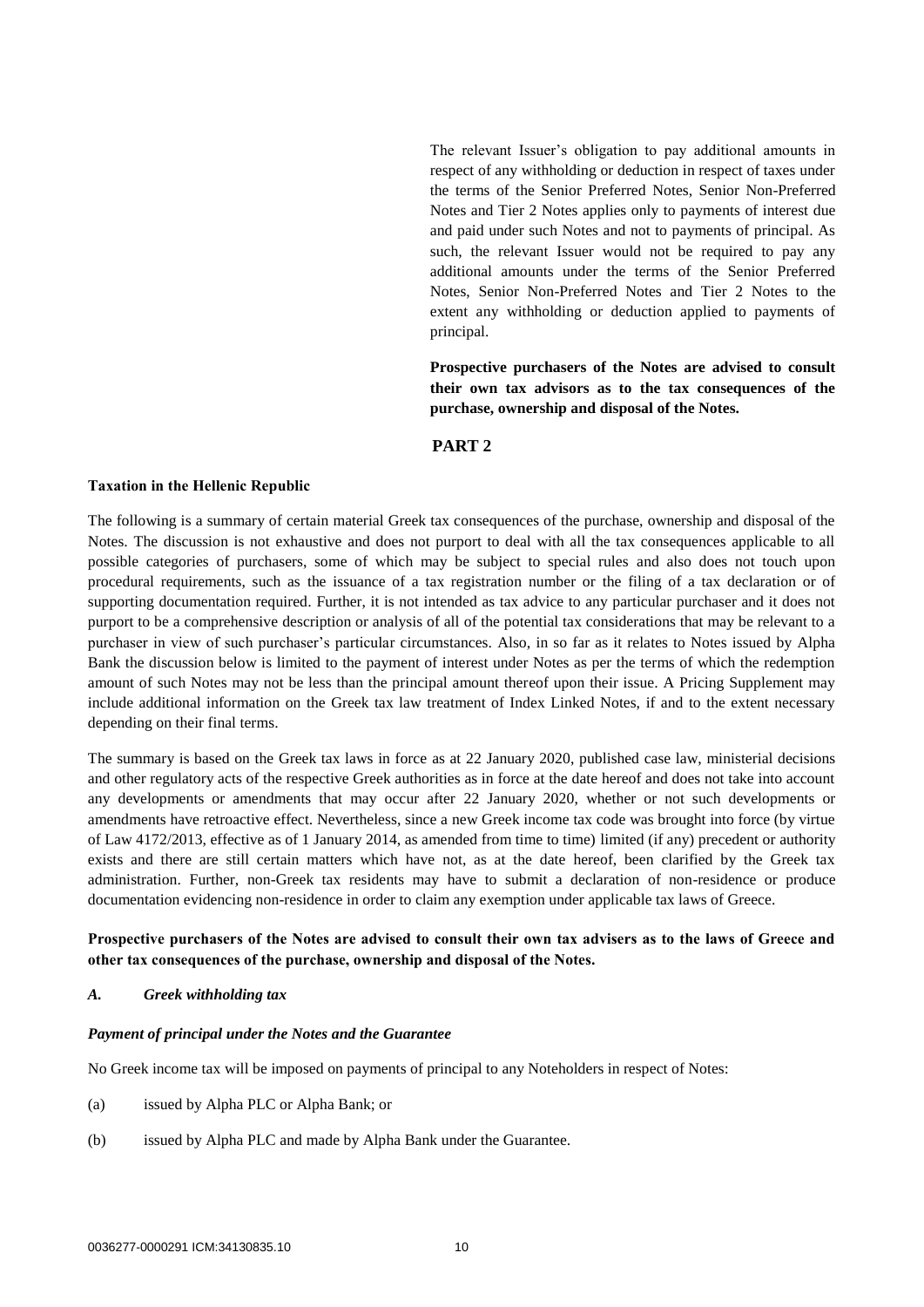#### *Payments of interest on the Notes*

Subject as described in "*Payment of interest on Listed Notes*" below, payments of interest on the Notes issued by Alpha PLC and held by:

- (a) Noteholders who neither reside nor maintain a permanent establishment in Greece for Greek tax law purposes (the "**Non-Resident Noteholders**") will not be subject to Greek income tax, provided that such payments are made outside of Greece by a paying or other similar agent who neither resides nor maintains a permanent establishment in Greece for Greek tax law purposes; and
- (b) Noteholders who either reside or maintain a permanent establishment in Greece for Greek tax law purposes (the "**Resident Noteholders**") will be subject to Greek withholding income tax at a flat rate of 15 per cent., if such payments are made directly to Resident Noteholders by a paying or other similar agent who either resides or maintains a permanent establishment in Greece for Greek tax law purposes; otherwise, the interest payments will be taxed via the annual income tax return of the Resident Noteholders. The 15 per cent. tax will, as a rule, exhaust the tax liability of Resident Noteholders who are natural persons (individuals), while it will not for other types of Resident Noteholders.

Subject as described in "*Payment of interest on Listed Notes*" below, payments of interest on the Notes issued by Alpha Bank and held by:

- (a) Non-Resident Noteholders will be subject to Greek withholding income tax at a flat rate of 15 per cent., which is made to Non-Resident Noteholders by Alpha Bank. Such withholding exhausts the tax liability of both individual and entity Non-Resident Noteholders. Further, such withholding is in each case subjected to the provisions of any applicable tax treaty for the avoidance of double taxation of income and the prevention of tax evasion (a "**DTT**") entered into between Greece and the jurisdiction in which such a Non-Resident Noteholder is a tax resident, subject to the submission of recent tax residence certificates or other evidence of nonresidence; and
- (b) Resident Noteholders will be subject to Greek withholding income tax at a flat rate of 15 per cent., which is made to Resident Noteholders by Alpha Bank; otherwise, the interest payments will be taxed via the annual income tax return of the Resident Noteholders. The 15 per cent. tax will, as a rule, exhaust the tax liability of Resident Noteholders who are natural persons (individuals), while it will not for other types of Resident Noteholders.

#### *Payment of interest on Listed Notes*

From 1 January 2020, interest income arising under Notes listed on a trading venue within the EU (which includes the regulated market of the Luxembourg Stock Exchange and the Euro MTF Market), or listed on an organised stock market outside the EU which is supervised by a regulatory authority accredited by the International Organization of Securities Commissions (the "**Listed Notes**"), and paid to:

- (a) Non-Resident Noteholders, shall be exempt from Greek income and withholding tax; and
- (b) Resident Noteholders, shall be taxable in the manner which is mentioned above in respect of Notes issued by Alpha PLC and Notes issued by Alpha Bank; however, in the case of Listed Notes issued by Alpha Bank, the 15 per cent. Greek withholding income tax shall be made by a paying or other similar agent who either resides or maintains a permanent establishment in Greece for Greek tax law purposes, and not by the Issuer.

#### *Payments of interest under the Guarantee*

Payments of interest by Alpha Bank under the Guarantee made to Non-Resident Noteholders and Resident Noteholders are likely to have the same income tax treatment, as payments of interest on the Notes issued by Alpha Bank described above, subject to any different view that may be adopted by the competent Greek authorities and ultimately Greek courts.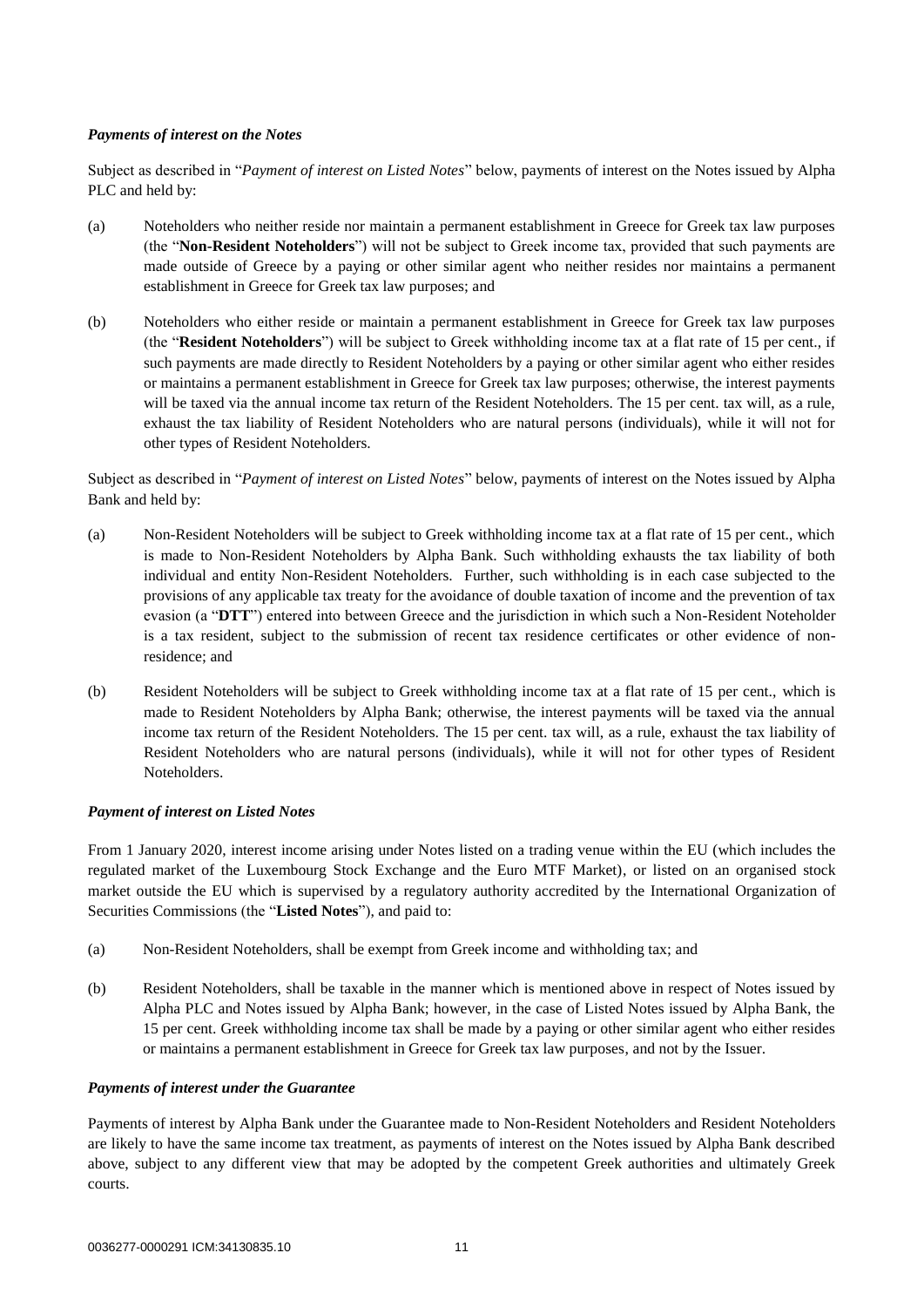#### *B. Disposal of Notes – Capital Gains*

Generally, taxable capital gain equals the positive difference between the consideration received from the disposal of Notes and the acquisition price of the same Notes. For these purposes, expenses directly linked to the acquisition or sale of the Notes are included in the acquisition or sale price.

Capital gains resulting from the transfer of Notes issued by Alpha PLC and earned by:

- (a) Non-Resident Noteholders will not be subject to Greek income tax;
- (b) Resident Noteholders who are natural persons (individuals) will be subject to Greek income tax at a flat rate of 15 per cent. via the annual income tax return;
- (c) Resident Noteholders who are natural persons (individuals), in the event that the transfer of the Notes is treated as deriving from business activity, income tax will be imposed according to the applicable tax rate scale (which, in respect of gains generating as from 1 January 2020, rises progressively to 44 per cent.), however: (i) a sale of Notes after a holding period which exceeds five (5) years, and/or a sale of Notes which have been acquired by reason of inheritance or gift from a first or second degree kin, is not considered as a business activity, (ii) the presumption of business activity at article 21 para. 3 of the Greek income tax code, according to which, in the case of making three (3) similar transactions within any six (6) month period, the relevant income qualifies as income deriving from business activity, does not apply for transactions comprising a transfer of Notes issued by Alpha PLC in so far as such Notes are traded on a market, whether regulated or not and (iii) with effect as from 1 January 2019 it will not be possible for the Greek tax authority to consider the income generated from a single isolated transaction in respect of the Notes as income deriving from business activity;
- (d) Resident Noteholders who are legal persons or other entities will be subject to Greek corporate tax, via the annual corporate tax return at the rate of 24 per cent.; credit institutions which have submitted in the scope of the DTA Framework (for more information, see section Regulation and Supervision of Banks in Greece, Deferred Tax Assets (DTAs) of this Base Prospectus) are taxed at 29 per cent;
- (e) Resident Noteholders who are natural persons (individuals), legal persons or other entities investing in Index Linked Notes may be subject to the tax treatment mentioned in (b) and (c) or, respectively, (d) above at the time of a transfer of the Index Linked Notes and at the time of a closure of the position before (interim closure) or upon transaction termination; and
- (f) Resident Noteholders may be exempt from Greek income tax on the capital gains generating upon a transfer of Notes, in so far as the Notes qualify, for Greek tax law purposes, as corporate bonds; such exemption is final in respect of Resident Noteholders who are natural persons (individuals) or legal persons or other entities retaining single entry books, while for Resident Noteholders retaining double entry books the exemption operates as a tax deferral.

Capital gains resulting from the transfer of Notes issued by Alpha Bank and earned by:

- (a) Non-Resident Noteholders who are natural persons (individuals) and tax residents in a jurisdiction with which Greece has entered into a DTT will not be subject to Greek income tax, provided they furnish appropriate documents evidencing that they are tax residents in such jurisdiction; in respect of Notes which are listed, such documentation is furnished to the custodian of such Notes;
- (b) Non-Resident Noteholders who are natural persons (individuals) but they are not tax residents in a jurisdiction with which Greece has entered into a DTT, will be subject to Greek income tax at a flat rate of 15 per cent.; in the event such transfer is treated as deriving from business activity, income tax will be imposed according to the applicable tax rate scale which rises progressively to 45 per cent. (which becomes 44 per cent. in respect of gains generating as from 1 January 2020); according to the Greek Ministry of Finance, if said Noteholder is a resident of a "non-cooperative" jurisdiction or state, the tax which is chargeable on the gain is payable before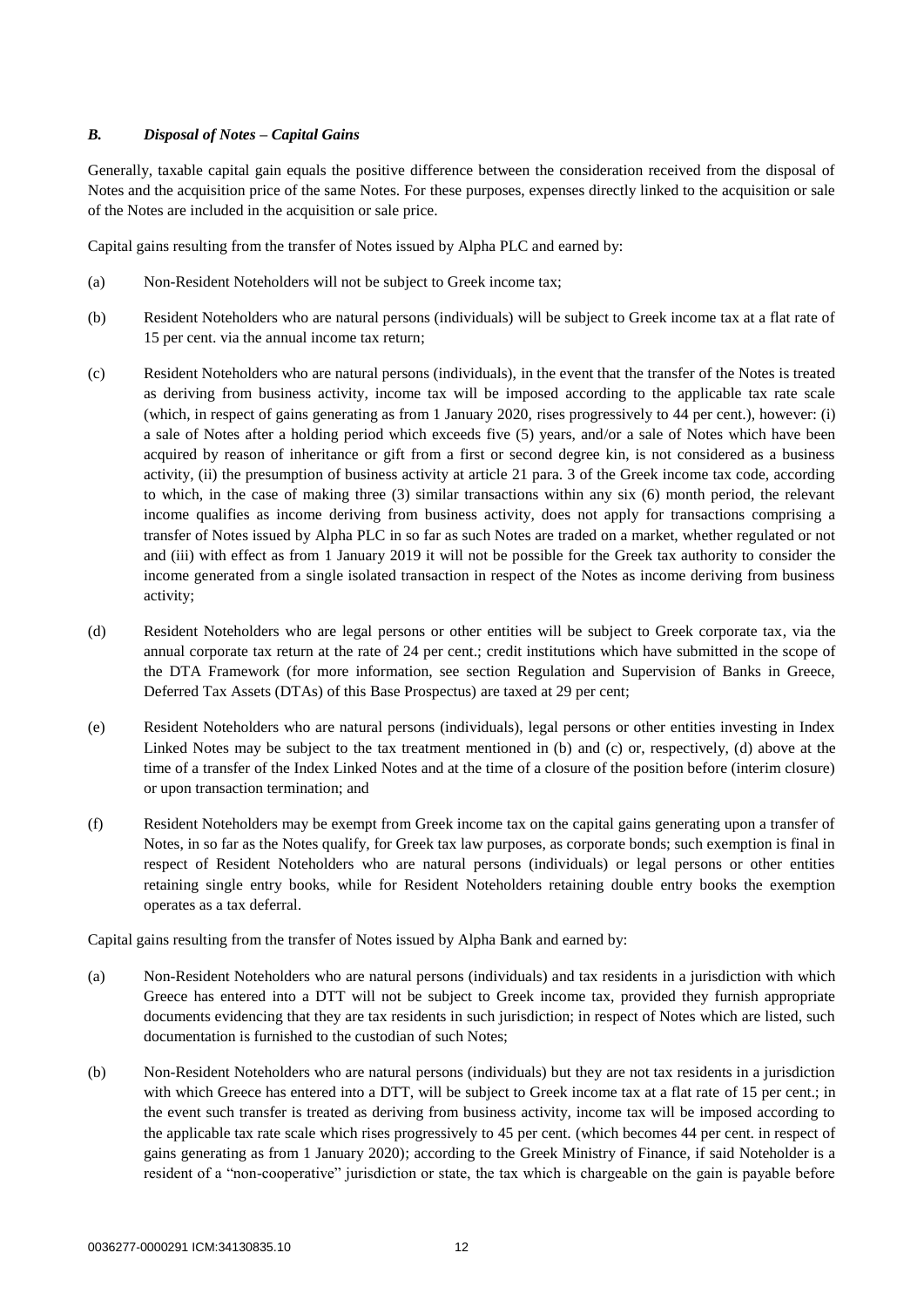the transfer of the Notes via the filing of a special tax return; the procedure and the details for such filing have not been determined yet;

- (c) Non-Resident Noteholders who are legal persons or other entities will not be subject to Greek income tax on the basis of the Greek domestic tax law provisions;
- (d) Resident Noteholders who are natural persons (namely individuals) will be subject to Greek income tax at a flat rate of 15 per cent.; in the event such transfer is treated as deriving from business activity, income tax will be imposed according to the applicable tax rate which rises progressively to 45 per cent. (44 per cent. in respect of gains generating as from 1 January 2020);
- (e) Resident Noteholders who are legal persons or other entities will be subject to Greek corporate tax, via the annual corporate tax return at the rate of 24 per cent.; credit institutions which have submitted in the scope of the DTA Framework (for more information, see section Regulation and Supervision of Banks in Greece, Deferred Tax Assets (DTAs) of this Base Prospectus) are taxed at 29 per cent.; and
- (f) both Resident Noteholders and Non-Resident Noteholders who are natural persons (individuals): (i) will not be considered as generating income deriving from business activity in case of a sale of Notes after a holding period which exceeds five (5) years and/or in the case of a sale of Notes which have been acquired by reason of inheritance or gift from a first or second degree kin; (ii) will not be subject to the presumption of business activity at article 21 para. 3 of the Greek income tax code, according to which, in the case of making three (3) similar transactions within any six (6) month period, the relevant income qualifies as income deriving from business activity, which does not apply for transactions comprising a transfer of Notes issued by Alpha Bank; and (iii) with effect as from 1 January 2019, will not be considered, in the event of a single isolated transaction in respect of the Notes, as generating income deriving from business activity.

In addition, in the case of an issue of Notes by Alpha Bank to which Greek law 4548/2018 and article 14 of Greek law 3156/2003 apply, the gain resulting from the transfer of such Notes is exempt from income tax on the basis of the Greek domestic tax law provisions; such exemption is final in respect of Non-Resident Noteholders, as well as in respect of Resident Noteholders who are natural persons (individuals) or legal persons or other entities retaining single entry books; for Resident Noteholders retaining double entry books, said exemption operates as tax deferral.

## *C. Solidarity Levy*

The overall net income of a natural person (individual) which is reported in an annual personal Greek income tax return and exceeds EUR 12,000 is subject to an annual levy called a solidarity levy (*εισφορά αλληλεγγύης*). The rate of the solidarity levy rises progressively from 2.2 per cent. to 10 per cent. and is calculated with reference to both taxable and tax exempt income.

Pursuant to article 21 par. 3 and article 66 par. 19 of Greek Law 4646/2019, the interest income arising under Listed Notes and paid to holders who are Non-Resident Noteholders shall be exempt from the solidarity levy.

According to Guidelines of the Independent Authority for Public Revenue E2009/2019 and Decision no. 2465/2018 of the Council of State, the solidarity levy is not imposed on income generated in Greece and acquired by a non-Greek tax resident or to income generated outside Greece and acquired by a Greek tax resident, when Greece is not entitled to impose tax on the basis of a DTT.

#### *D. EU Savings Directive and Amending Directive on Administrative Cooperation*

Directive 2003/48/EC (the "**EU Savings Directive**") which since 2005 had allowed the European Union tax administrations to exchange tax information on natural persons (individuals), was repealed by the Council on 10 November 2015 by virtue of Council Directive (EU) 2015/2060. The EU Savings Directive required the automatic exchange of information between Member States on private savings income which enabled interest payments made in one Member State to residents of other Member States to be taxed in accordance with the laws of the state of residence. The repeal was decided as a consequence of the adoption by the EU Council of Directive 2014/107/EU which amended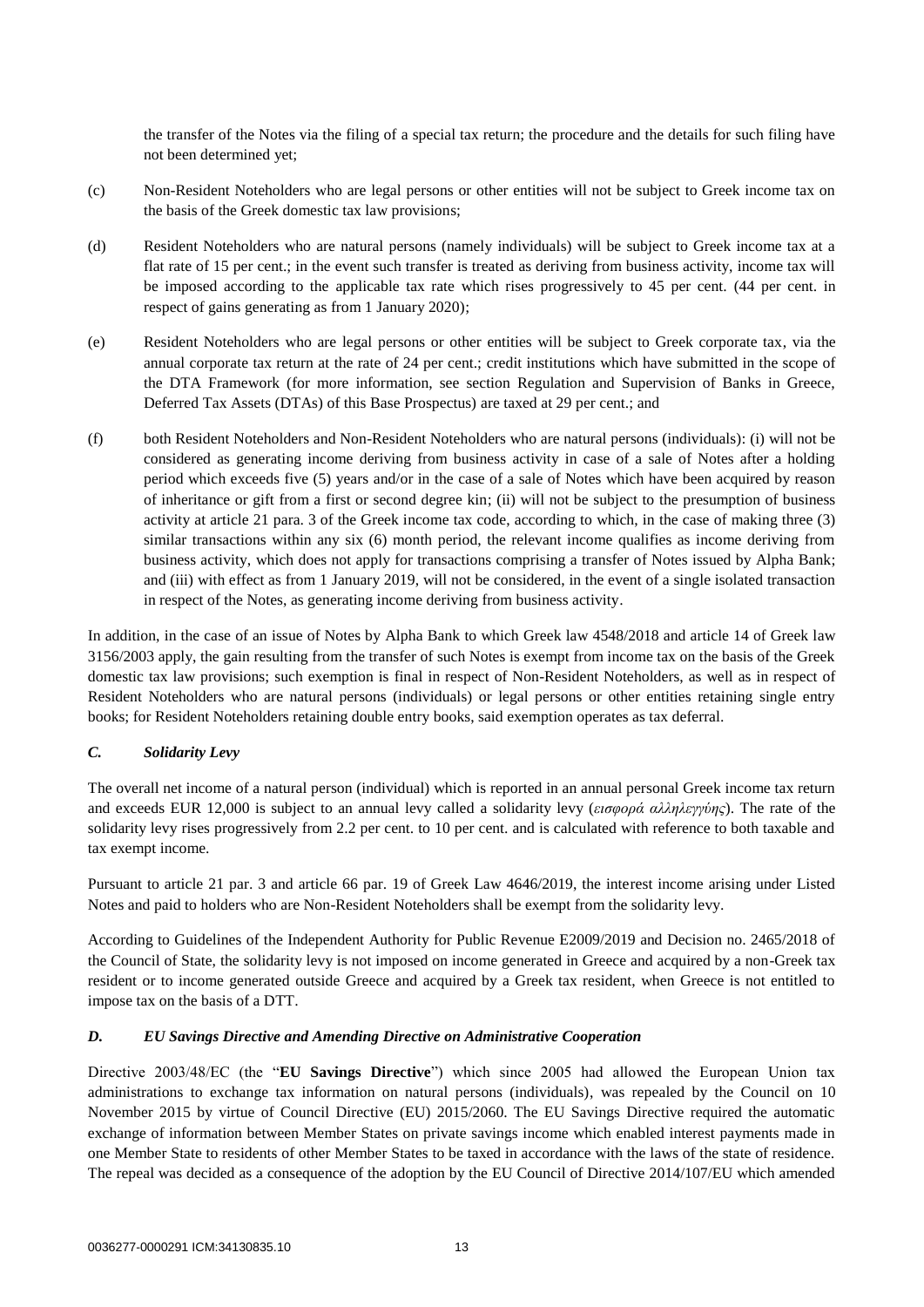the provisions of the Directive 2011/16/EU on the mandatory automatic exchange of information between tax administrations (the "**Amending Directive on Administrative Cooperation**").

The Amending Directive on Administrative Cooperation, which entered into force on 1 January 2016 and which is generally broader in scope than the EU Savings Directive, implements the July 2014 OECD Global Standard on automatic exchange of financial account information within the European Union. The scope of the Amending Directive on Administrative Cooperation covers not only interest income but also dividends and other types of capital income, and the annual balance of the accounts producing such items of income. It also provides for some transitional measures and derogations with respect to Austria.

In line with the above, articles 3 to 13 of Greek law 3312/2005, which implemented into Greek law the EU Savings Directive, were repealed with effect as from 1 January 2016 by virtue of article 5 of Greek law 4378/2016, subject to the abovementioned transitional measures with regards to Austria which were also transposed into Greek law. The same Greek law 4378/2016 amended extensively Greek law 4170/2013 (which has transposed in Greece Directive 2011/16/EU) and also transposed in Greece the Amending Directive on Administrative Cooperation which is effective, with respect to Greece, in connection with taxable periods commencing as from 1 January 2016.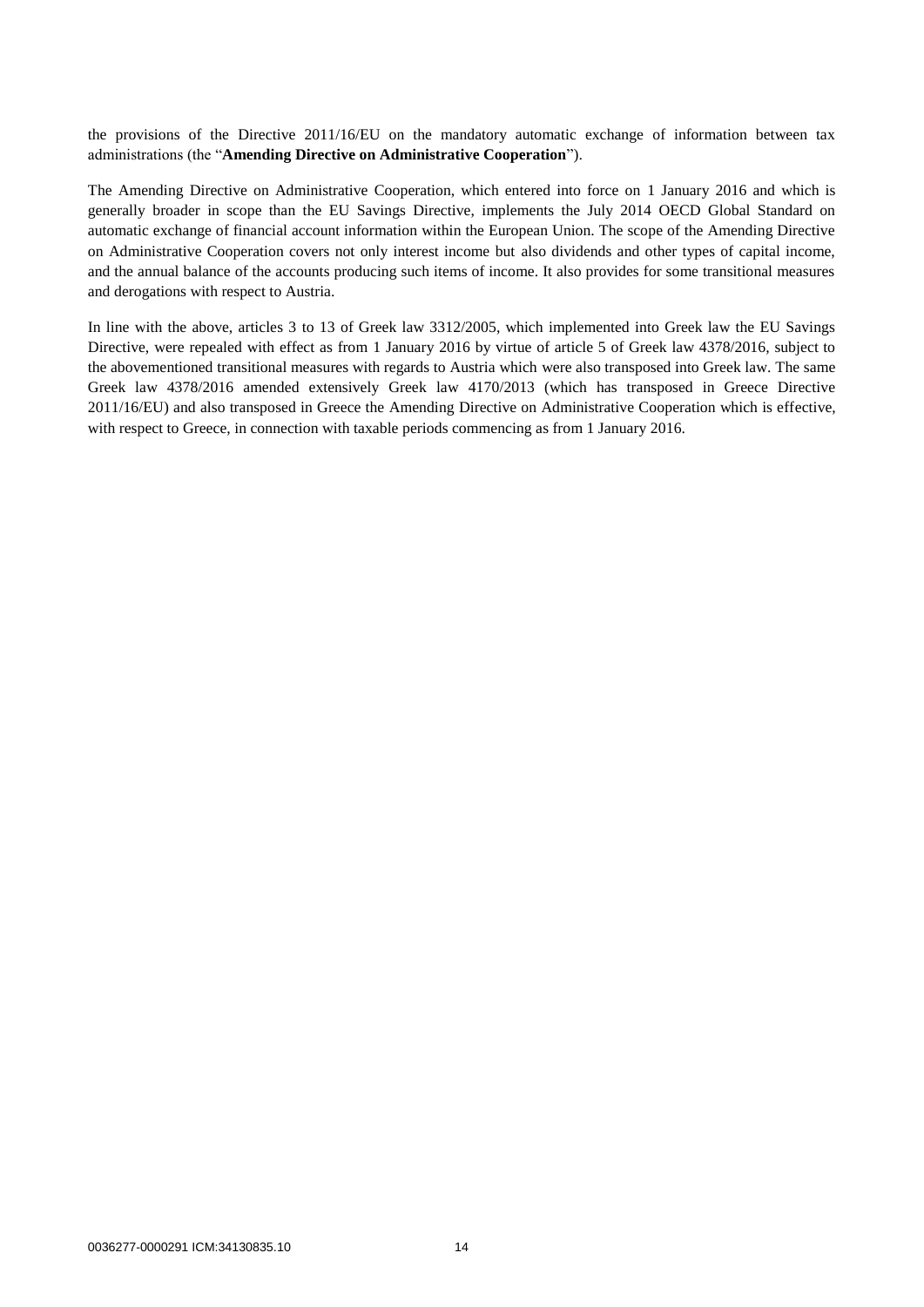# **APPENDIX 2**

# **ALTERNATIVE PERFORMANCE MEASURES**

The following metrics are considered by the Bank to be Alternative Performance Measures ("**APMs**") as defined in the European Securities and Markets Authority Guidelines on Alternative Performance Measures.

# *APMs*

The figures (other than percentages) included in the table below are expressed in millions of euro.

| <b>Alternative Performance Measures</b>         | 9M 2019  | H <sub>1</sub> 2019 | $\overline{Q}1\,2019$ | <b>FY 2018</b> | 9M 2018  | H1 2018  | <b>O1 2018</b> | <b>FY 2017</b> | <b>O3 2019</b> | <b>O2 2019</b> | <b>O4 2018</b> | <b>O3 2018</b> | <b>O2 2018</b> | O4 2017  |
|-------------------------------------------------|----------|---------------------|-----------------------|----------------|----------|----------|----------------|----------------|----------------|----------------|----------------|----------------|----------------|----------|
| Core Pre-Provision Income                       | 642.5    | 426.9               | 212.9                 | 1.035.4        | 792.3    | 551.6    | 269.1          | 1,201.3        | 215.6          | 214.0          | 243.1          | 240.7          | 282.5          | 278.1    |
| <b>Cost of Risk</b>                             | 2.0%     | 1.9%                | 1.9%                  | 3.2%           | 2.5%     | 2.6%     | 2.7%           | 1.7%           | 2.1%           | 1.9%           | 5.3%           | 2.2%           | 2.5%           | 1.7%     |
| Fully-Loaded Common Equity Tier 1<br>ratio      | 15.1%    | 14.8%               | 14.0%                 | 14.0%          | 15.1%    | 15.4%    | 15.5%          | 18.3%          | 15.1%          | 14.8%          | 14.0%          | 15.1%          | 15.4%          | 18.3%    |
| Loan to Deposit ratio                           | 99.6%    | 101.7%              | 102.6%                | 103.9%         | 105.6%   | 111.2%   | 115.7%         | 124.2%         | 99.6%          | 101.7%         | 103.9%         | 105.6%         | 111.2%         | 124.2%   |
| Net Interest Margin                             | 2.5%     | 2.5%                | 2.5%                  | 2.9%           | 2.9%     | 3.0%     | 3.0%           | 3.1%           | 2.4%           | 2.5%           | 2.8%           | 2.9%           | 3.1%           | 3.1%     |
| Non Performing Exposures                        | 22,351.8 | 24,674.9            | 25,351.6              | 25,674.2       | 26,569.9 | 28,786.4 | 28,957.7       | 29,272.0       | 22,351.8       | 24,674.9       | 25,674.2       | 26,569.9       | 28,786.4       | 29,272.0 |
| Non Performing Exposures Collateral<br>Coverage | 55.5%    | 54.3%               | 53.9%                 | 53.7%          | 57.0%    | 55.0%    | 54.9%          | 55.1%          | 55.5%          | 54.3%          | 53.7%          | 57.0%          | 55.0%          | 55.1%    |
| Non Performing Exposure Coverage                | 43.8%    | 46.7%               | 47.3%                 | 48.0%          | 47.3%    | 49.7%    | 49.8%          | 45.4%          | 43.8%          | 46.7%          | 48.0%          | 47.3%          | 49.7%          | 45.4%    |
| Non Performing Exposure ratio                   | 45.5%    | 48.1%               | 48.9%                 | 48.9%          | 49.9%    | 51.9%    | 51.8%          | 51.7%          | 45.5%          | 48.1%          | 48.9%          | 49.9%          | 51.9%          | 51.7%    |
| Non Performing Exposure Total<br>Coverage       | 99.4%    | 101.0%              | 101.2%                | 101.8%         | 104.3%   | 104.7%   | 104.7%         | 100.5%         | 99.4%          | 101.0%         | 101.8%         | 104.3%         | 104.7%         | 100.5%   |
| Non Performing Loans                            | 14,722.2 | 16,775.3            | 17,257.6              | 17,561.7       | 18.160.1 | 19,726.1 | 19,637.6       | 19.765.3       | 14,722.2       | 16,775.3       | 17,561.7       | 18,160.1       | 19,726.1       | 19,765.3 |
| Non Performing Loans Collateral<br>Coverage     | 52.7%    | 51.5%               | 51.3%                 | 51.6%          | 57.1%    | 54.1%    | 54.7%          | 54.6%          | 52.7%          | 51.5%          | 51.6%          | 57.1%          | 54.1%          | 54.6%    |
| Non Performing Loan Coverage                    | 66.6%    | 68.7%               | 69.5%                 | 70.2%          | 69.3%    | 72.6%    | 73.4%          | 67.3%          | 66.6%          | 68.7%          | 70.2%          | 69.3%          | 72.6%          | 67.3%    |
| Non Performing Loan ratio                       | 30.0%    | 32.7%               | 33.3%                 | 33.5%          | 34.1%    | 35.6%    | 35.2%          | 34.9%          | 30.0%          | 32.7%          | 33.5%          | 34.1%          | 35.6%          | 34.9%    |
| Non Performing Loan Total Coverage              | 119.3%   | 120.1%              | 120.7%                | 121.8%         | 126.4%   | 126.6%   | 128.1%         | 121.9%         | 119.3%         | 120.1%         | 121.8%         | 126.4%         | 126.6%         | 121.9%   |
| Pre-Provision Income                            | 879.2    | 594.0               | 271.4                 | 1,441.3        | 1.176.9  | 803.0    | 452.2          | 1,170.5        | 285.2          | 322.7          | 264.3          | 373.9          | 350.8          | 157.0    |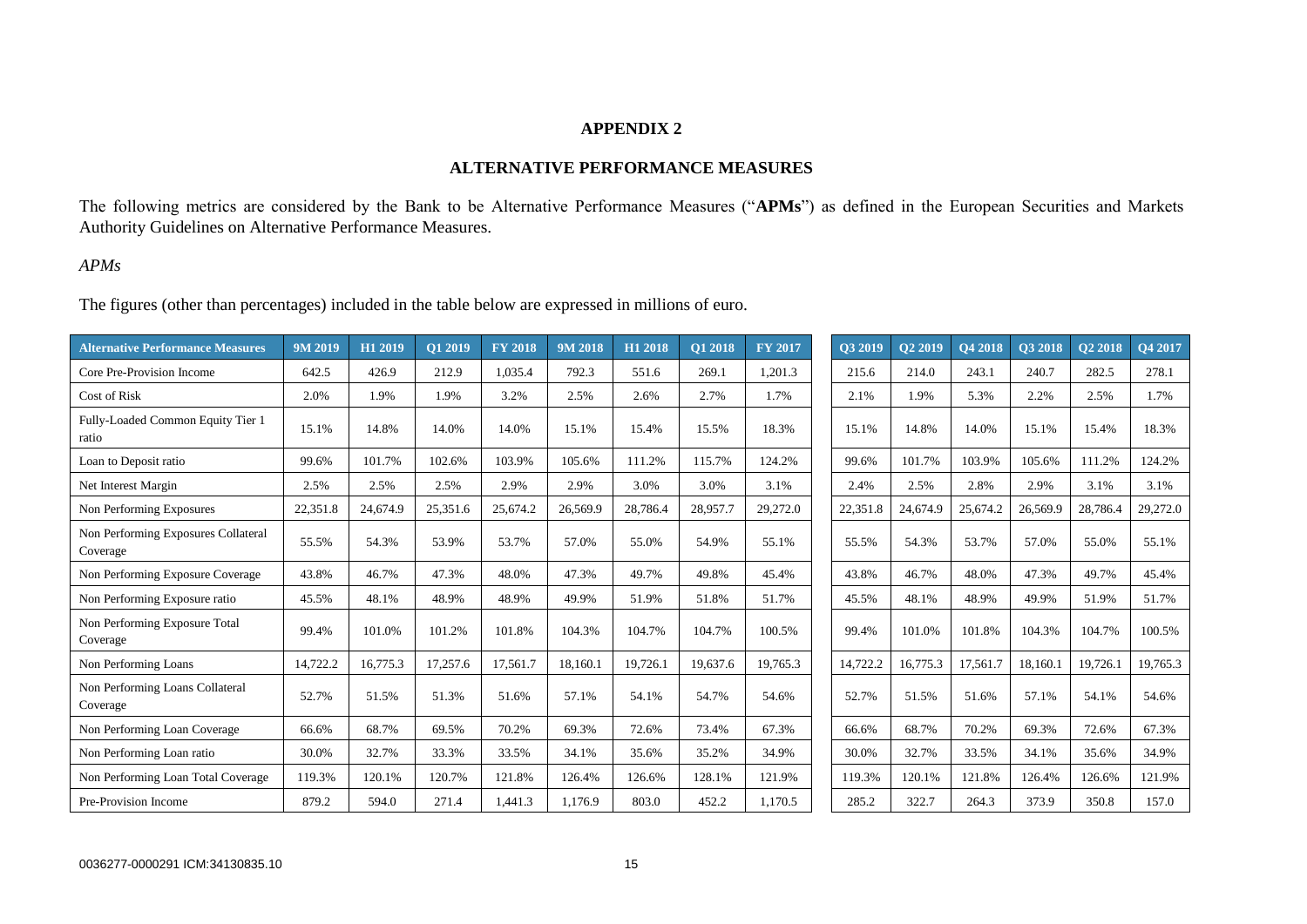| <b>Alternative Performance Measures</b>   | 9M 2019  | H1 2019  | O1 2019  | <b>FY 2018</b> | $9M\overline{2018}$ | H1 2018  | O1 2018  | <b>FY 2017</b> | O3 2019  | O <sub>2</sub> 2019 | O4 2018  | O3 2018  | O <sub>2</sub> 2018 | O4 2017  |
|-------------------------------------------|----------|----------|----------|----------------|---------------------|----------|----------|----------------|----------|---------------------|----------|----------|---------------------|----------|
| Recurring Cost to Income ratio            | 55.2%    | 55.1%    | 54.6%    | 51.3%          | 50.5%               | 49.3%    | 49.7%    | 48.2%          | 55.6%    | 55.5%               | 53.5%    | 53.1%    | 48.9%               | 51.4%    |
| Tangible Book Value or Tangible<br>Equity | 8,049.7  | 7.919.4  | 7,687.4  | 7,665.1        | 7,750.9             | 7,845.5  | 7,932.2  | 9,193.2        | 8,049.7  | 7,919.4             | 7,665.1  | 7,750.9  | 7,845.5             | 9,193.2  |
| Tangible Book Value per share             | 5.2      | 5.1      | 5.0      | 5.0            | 5.0                 | 5.1      | 5.1      | 6.0            | 5.2      | 5.1                 | 5.0      | 5.0      | 5.1                 | 6.0      |
| Cost/Assets                               | 1.7%     | 1.7%     | 1.7%     | 1.8%           | 1.8%                | 1.8%     | 1.8%     | 1.8%           | 1.7%     | l.7%                | 1.8%     | 1.8%     | 1.8%                | 1.9%     |
| Return on Equity                          | 1.4%     | 2.1%     | 1.4%     | 0.7%           | 0.9%                | 0.3%     | 3.1%     | 0.2%           | 0.2%     | 2.8%                | $0.0\%$  | 2.0%     | $-2.6%$             | $-2.7%$  |
| PPI/Average Assets                        | 1.9%     | 1.9%     | 1.8%     | 2.4%           | 2.6%                | 2.7%     | 3.0%     | 1.9%           | 1.8%     | 2.1%                | 1.7%     | 2.5%     | 2.4%                | 1.0%     |
| Leverage Ratio                            | 13.7%    | 13.4%    | 13.3%    | 13.3%          | 13.6%               | 14.1%    | 14.1%    | 15.8%          | 13.7%    | 13.4%               | 13.3%    | 13.6%    | 14.1%               | 15.8%    |
| <b>RWA Density</b>                        | 76.7%    | 75.5%    | 77.6%    | 78.1%          | 79.9%               | 81.5%    | 82.1%    | 80.7%          | 76.7%    | 75.5%               | 78.1%    | 79.9%    | 81.5%               | 80.7%    |
| Securities                                | 8,475.4  | 8,095.1  | 7,782.9  | 7,013.0        | 6,056.4             | 5,597.4  | 5,517.3  | 5,893.3        | 8,475.4  | 8,095.1             | 7,013.0  | 6,056.4  | 5,597.4             | 5,893.3  |
| Other income                              | 18.3     | 11.8     | 0.9      | 49.8           | 27.1                | 18.2     | 8.0      | 52.8           | 6.5      | 10.9                | 22.7     | 8.9      | 10.2                | 10.3     |
| Core deposits                             | 22,840.6 | 21,923.3 | 20,909.4 | 20,777.1       | 20,670.2            | 19,876.9 | 18,933.0 | 19,303.4       | 22,840.6 | 21,923.3            | 20,777.1 | 20,670.2 | 19,876.9            | 19,303.4 |

| Q3 2019  | Q2 2019  | Q4 2018  | Q3 2018  | Q2 2018  | Q4 2017  |
|----------|----------|----------|----------|----------|----------|
| 55.6%    | 55.5%    | 53.5%    | 53.1%    | 48.9%    | 51.4%    |
| 8,049.7  | 7.919.4  | 7,665.1  | 7,750.9  | 7,845.5  | 9,193.2  |
| 5.2      | 5.1      | 5.0      | 5.0      | 5.1      | 6.0      |
| 1.7%     | 1.7%     | 1.8%     | 1.8%     | 1.8%     | 1.9%     |
| 0.2%     | 2.8%     | 0.0%     | 2.0%     | $-2.6%$  | $-2.7%$  |
| 1.8%     | 2.1%     | 1.7%     | 2.5%     | 2.4%     | 1.0%     |
| 13.7%    | 13.4%    | 13.3%    | 13.6%    | 14.1%    | 15.8%    |
| 76.7%    | 75.5%    | 78.1%    | 79.9%    | 81.5%    | 80.7%    |
| 8,475.4  | 8,095.1  | 7,013.0  | 6,056.4  | 5,597.4  | 5,893.3  |
| 6.5      | 10.9     | 22.7     | 8.9      | 10.2     | 10.3     |
| 22,840.6 | 21,923.3 | 20,777.1 | 20,670.2 | 19,876.9 | 19,303.4 |

# *Components of APMs*

The figures included in the table below are expressed in millions of euro.

|    | <b>Components of APMs</b>                                 | 9M 2019  | H1 2019  | O1 2019  | <b>FY 2018</b> | 9M 2018    | H1 2018  | O1 2018  | <b>FY 2017</b> | O3 2019  | O2 2019  | <b>O4 2018</b> | <b>O3 2018</b> | <b>O2 2018</b> | O4 2017  |
|----|-----------------------------------------------------------|----------|----------|----------|----------------|------------|----------|----------|----------------|----------|----------|----------------|----------------|----------------|----------|
|    | Accumulated Provisions and FV<br>adjustments              | 9,799.5  | 11,518.2 | 11,989.9 | 12,326.6       | 12,579.1   | 14,315.9 | 14,414.3 | 13,294.0       | 9,799.5  | 11,518.2 | 12,326.6       | 12,579.1       | 14,315.9       | 13,294.0 |
|    | Gross Loans                                               | 49,146.6 | 51,329.7 | 51,836.4 | 52,462.8       | 53,242.1   | 55,432.1 | 55,849.7 | 56,612.2       | 49,146.6 | 51,329.7 | 52,462.8       | 53,242.1       | 55,432.1       | 56,612.2 |
|    | "Income from financial<br>operations" or "Trading Income" | 277.4    | 197.5    | 73.8     | 462.7          | 398.4      | 263.6    | 186.1    | 144.7          | 79.9     | 123.7    | 64.3           | 134.8          | 77.5           | 28.8     |
|    | <b>Operating Income</b>                                   | 1,702.8  | 1,137.7  | 533.3    | 2,599.5        | 1,999.6    | 1,351.3  | 721.1    | 2,463.6        | 565.1    | 604.4    | 599.9          | 648.3          | 630.2          | 601.4    |
| 5  | Core Operating Income                                     | 1,435.1  | 949.9    | 469.2    | 2,123.9        | 1,601.3    | 1,087.7  | 535.0    | 2,318.9        | 485.2    | 480.6    | 522.6          | 513.6          | 552.7          | 572.6    |
|    | <b>Total Operating Expenses</b>                           | 823.6    | 543.7    | 262.0    | 1,158.2        | 822.7      | 548.3    | 268.8    | 1,293.0        | 280.0    | 281.7    | 335.5          | 274.4          | 279.4          | 444.4    |
|    | <b>Recurring Operating Expenses</b>                       | 792.6    | 523.0    | 256.3    | 1,088.5        | 809.0      | 536.2    | 265.9    | 1.117.6        | 269.6    | 266.6    | 279.4          | 272.9          | 270.2          | 294.5    |
|    | Deposits                                                  | 39,612.4 | 39,262.9 | 38,936.6 | 38,731.8       | 38,581.0   | 37,058.7 | 35,899.3 | 34,890.4       | 39,612.4 | 39,262.9 | 38,731.8       | 38,581.0       | 37,058.7       | 34,890.4 |
| 9  | Net Loans                                                 | 39,451.0 | 39,912.6 | 39,948.0 | 40,228.3       | 40,751.2   | 41,206.7 | 41,524.5 | 43,318.2       | 39,451.0 | 39,912.6 | 40,228.3       | 40,751.2       | 41,206.7       | 43,318.2 |
| 10 | Impairment losses on loans                                | $-750.0$ | $-488.5$ | $-242.6$ | $-1,723.1$     | $-1,019.1$ | $-721.7$ | $-373.1$ | $-1,005.4$     | $-261.5$ | $-246.0$ | $-704.0$       | $-297.4$       | $-348.7$       | $-243.7$ |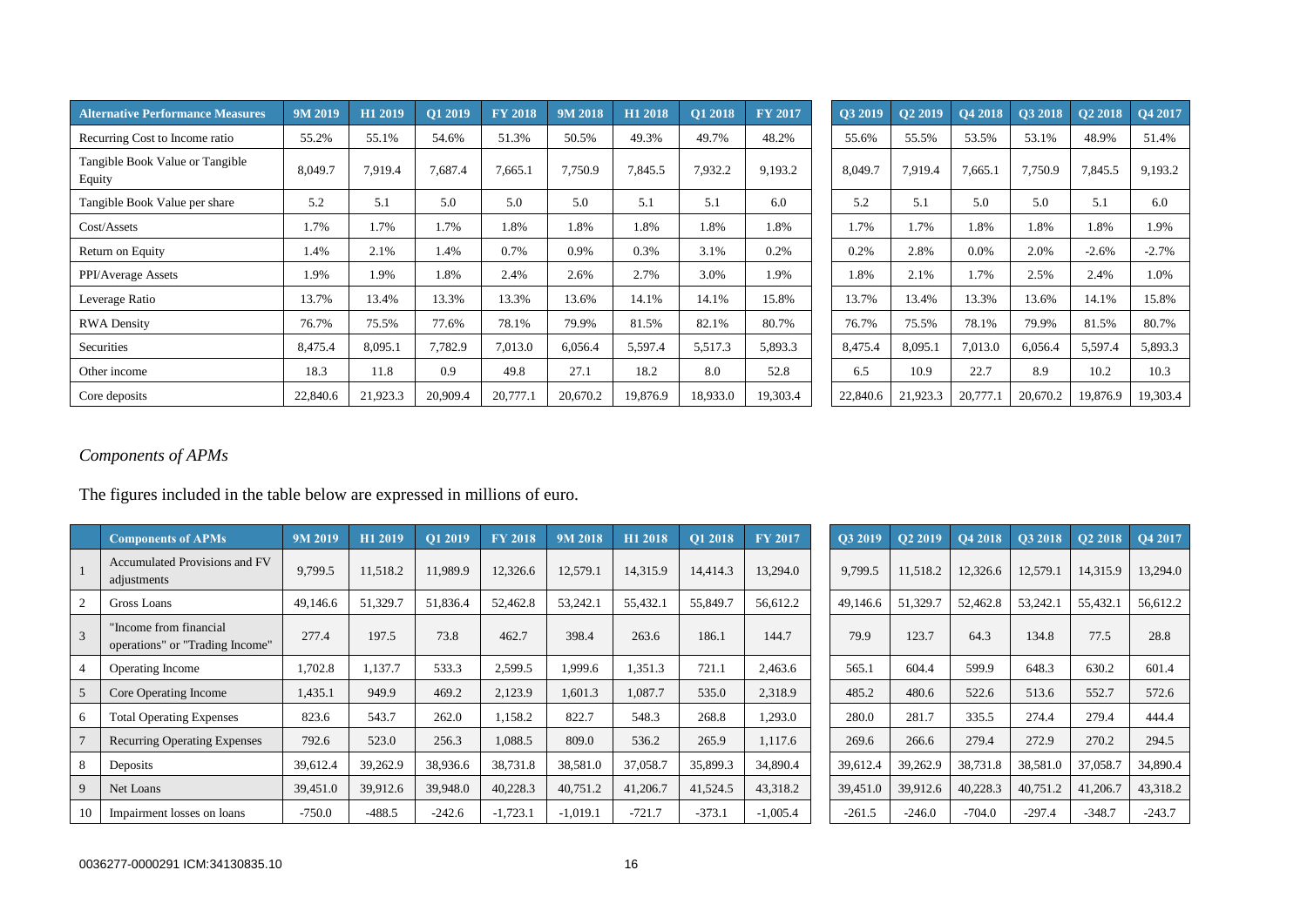|    | <b>Components of APMs</b>                                                          | 9M 2019  | H1 2019  | Q1 2019  | <b>FY 2018</b> | 9M 2018  | H1 2018  | O1 2018  | FY 2017  | O3 2019  | O <sub>2</sub> 2019 | O <sub>4</sub> 2018 | O3 2018  | O2 2018  | Q4 2017  |
|----|------------------------------------------------------------------------------------|----------|----------|----------|----------------|----------|----------|----------|----------|----------|---------------------|---------------------|----------|----------|----------|
| 11 | Other impairment losses                                                            | 10.5     | 13.6     | 22.2     | $-7.6$         | 6.0      | 22.2     | 30.3     | 0.0      | $-3.0$   | $-8.6$              | $-13.6$             | $-16.2$  | $-8.1$   | $0.0\,$  |
| 12 | FL CET1                                                                            | 7.119.2  | 6,902.7  | 6,571.0  | 6,524.8        | 7,135.2  | 7,295.6  | 7,386.6  | 8.995.9  | 7,119.2  | 6,902.7             | 6,524.8             | 7,135.2  | 7,295.6  | 8,995.9  |
| 13 | <b>FL RWAs</b>                                                                     | 47,186.9 | 46,632.1 | 46,927.6 | 46,587.9       | 47,106.9 | 47,257.0 | 47,725.0 | 49,060.5 | 47.186.9 | 46,632.1            | 46,587.9            | 47,106.9 | 47,257.0 | 49,060.5 |
| 14 | Net Interest Income                                                                | 1,160.1  | 777.0    | 388.4    | 1,756.0        | 1,329.4  | 902.8    | 443.8    | 1,942.6  | 383.2    | 388.6               | 426.6               | 426.6    | 459.0    | 479.6    |
| 15 | <b>Total Assets</b>                                                                | 62,724.8 | 62,963.9 | 61,614.0 | 61,006.7       | 60,261.5 | 59,008.6 | 59,322.5 | 60,807.8 | 62,724.8 | 62,963.9            | 61,006.7            | 60,261.5 | 59,008.6 | 60,807.8 |
| 16 | <b>NPEs</b>                                                                        | 22,351.8 | 24,674.9 | 25,351.6 | 25,674.2       | 26,569.9 | 28,786.4 | 28,957.7 | 29,272.0 | 22,351.8 | 24,674.9            | 25,674.2            | 26,569.9 | 28,786.4 | 29,272.0 |
| 17 | <b>NPE Collateral</b>                                                              | 12,413.3 | 13,397.4 | 13,664.3 | 13,799.0       | 15,135.6 | 15,823.5 | 15,909.6 | 16,123.4 | 12,413.3 | 13,397.4            | 13,799.0            | 15,135.6 | 15,823.5 | 16,123.4 |
| 18 | <b>NPLs</b>                                                                        | 14,722.2 | 16,775.3 | 17,257.6 | 17,561.7       | 18,160.1 | 19,726.1 | 19,637.6 | 19,765.3 | 14,722.2 | 16,775.3            | 17,561.7            | 18,160.1 | 19,726.1 | 19,765.3 |
| 19 | <b>NPL Collateral</b>                                                              | 7,760.9  | 8,633.9  | 8,847.7  | 9,060.3        | 10,370.4 | 10,662.0 | 10,737.5 | 10,797.4 | 7,760.9  | 8,633.9             | 9,060.3             | 10,370.4 | 10,662.0 | 10,797.4 |
| 20 | <b>Total Equity</b>                                                                | 8.570.9  | 8,433.4  | 8,175.6  | 8.143.1        | 8,209.7  | 8,293.9  | 8,375.6  | 9.626.7  | 8,570.9  | 8.433.4             | 8.143.1             | 8,209.7  | 8,293.9  | 9,626.7  |
| 21 | Goodwill and other intangible<br>assets                                            | 477.4    | 470.0    | 444.2    | 434.1          | 415.0    | 404.6    | 399.8    | 389.8    | 477.4    | 470.0               | 434.1               | 415.0    | 404.6    | 389.8    |
| 22 | Non-controlling interests                                                          | 28.7     | 28.8     | 28.8     | 28.8           | 28.7     | 28.7     | 28.5     | 28.5     | 28.7     | 28.8                | 28.8                | 28.7     | 28.7     | 28.5     |
| 23 | Hybrid securities                                                                  | 15.1     | 15.1     | 15.1     | 15.1           | 15.1     | 15.1     | 15.1     | 15.1     | 15.1     | 15.1                | 15.1                | 15.1     | 15.1     | 15.1     |
| 24 | Outstanding number of shares                                                       | 1,543.7  | 1,543.7  | 1.543.7  | 1.543.7        | 1,543.7  | 1,543.7  | 1,543.7  | 1.543.7  | 1,543.7  | 1,543.7             | 1,543.7             | 1,543.7  | 1,543.7  | 1,543.7  |
| 25 | Management adjustments in<br>Operating expenses                                    | 31.1     | 20.7     | 5.6      | 69.8           | 13.7     | 12.1     | 2.9      | 175.4    | 10.4     | 15.1                | 56.1                | 1.5      | 9.2      | 149.9    |
| 26 | Management adjustments in<br>Operating income                                      | $-9.7$   | $-9.7$   | $-9.7$   | 13.0           | 0.0      | 0.0      | 0.0      | 0.0      | 0.0      | 0.0                 | 13.0                | $0.0\,$  | 0.0      | $0.0\,$  |
| 27 | <b>Average Gross loans</b>                                                         | 50,804.7 | 51,896.3 | 52,149.6 | 54,537.5       | 54,927.2 | 56,022.2 | 56,231.0 | 58,464.1 | 50,238.1 | 51,583.0            | 52,852.5            | 54,337.1 | 55,640.9 | 57,570.7 |
| 28 | <b>Average Total Assets</b>                                                        | 61,865.8 | 61,985.3 | 61,310.3 | 60,907.3       | 60,534.6 | 59,908.2 | 60,065.1 | 62,840.0 | 62,844.4 | 62,288.9            | 60,634.1            | 59,635.0 | 59,165.5 | 61,049.1 |
| 29 | Fair Value adjustments                                                             | 87.4     | 121.8    | 176.8    | 176.3          | 171.9    | 165.3    | 157.6    |          | 87.4     | 121.8               | 176.3               | 171.9    | 165.3    |          |
| 30 | Profit / (Loss) after income tax                                                   | 91.5     | 86.9     | 27.5     | 53.0           | 53.7     | 12.6     | 65.4     | 21.1     | 4.7      | 59.4                | $-0.8$              | 41.1     | $-52.8$  | $-64.0$  |
| 31 | "Equity attributable to equity<br>owners of the Bank" or<br>"Shareholders' Equity" | 8,527.1  | 8,389.4  | 8,131.7  | 8,099.2        | 8,165.9  | 8,250.1  | 8,332.0  | 9,583.1  | 8,527.1  | 8,389.4             | 8,099.2             | 8,165.9  | 8,250.1  | 9,583.1  |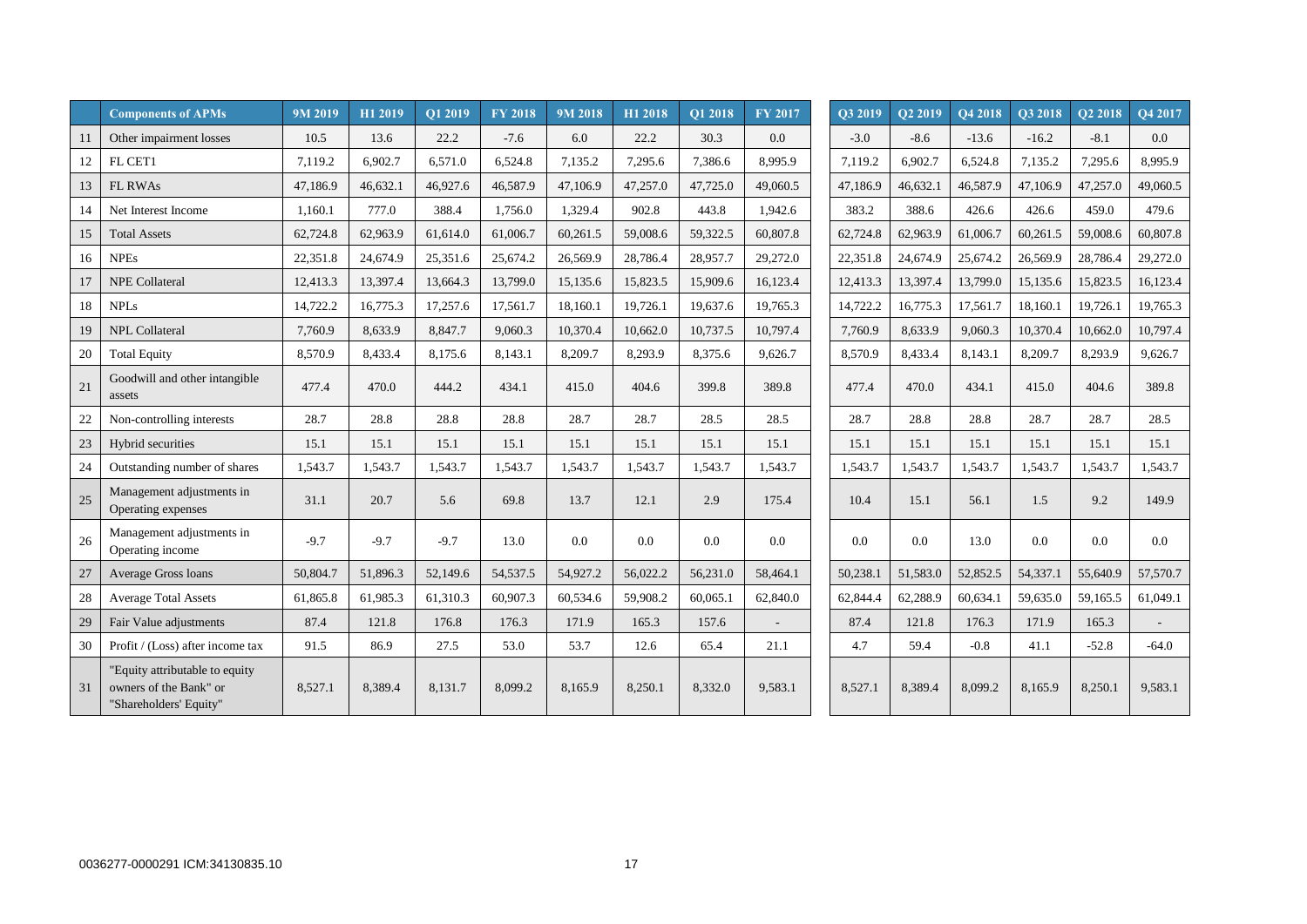# *Definitions*

| <b>Terms</b>                                              | <b>Definitions</b>                                                                                                                                                                                                                                                                                                                                                                                                                                                                                                                 | <b>Relevance of the metric</b>  | <b>Reference</b><br>number | <b>Abbreviation</b> |
|-----------------------------------------------------------|------------------------------------------------------------------------------------------------------------------------------------------------------------------------------------------------------------------------------------------------------------------------------------------------------------------------------------------------------------------------------------------------------------------------------------------------------------------------------------------------------------------------------------|---------------------------------|----------------------------|---------------------|
| Accumulated Provisions and FV<br>adjustments              | The item corresponds to (i) "the total amount of provision for credit risk<br>that the Group has recognized and derive from contracts with<br>customers", as disclosed in the Consolidated Financial Statements of the<br>reported period and (ii) the Fair Value Adjustments (29). For<br>31.12.2017, the item corresponds to the total amount of provision for<br>credit risk that the Group has recognized and derive from contracts with<br>customers, as disclosed in the Consolidated Financial Statements of<br>31.12.2017. | Standard banking<br>terminology | (1)                        | <b>LLR</b>          |
| Impairment losses on loans                                | The figure equals "Impairment losses and provisions to cover credit risk<br>on loans and advances to customers" as derived from the Consolidated<br>Financial Statements of the reported period.                                                                                                                                                                                                                                                                                                                                   | Standard banking<br>terminology | (10)                       | <b>LLP</b>          |
| "Income from financial operations" or<br>"Trading Income" | The figure is calculated as "Gains less losses on derecognition of<br>financial assets measured at amortised cost" plus "Gains less losses on<br>financial transactions and impairments on Group companies" as derived<br>from the Consolidated Income Statement of the reported period.                                                                                                                                                                                                                                           | Standard banking<br>terminology | (3)                        |                     |
| Core Operating Income                                     | Operating Income (4) less Income from financial operations (3) less<br>management adjustments on operating income (26) for the<br>corresponding period. Euro -9.7 million related to Goodwill impairment<br>of an associated company in Q1 19 and Euro 13.0 million related to<br>Insurance company compensation in Q4 18.                                                                                                                                                                                                         | Profitability metric            | $(5)=(4-3-26)$             |                     |
| Core Pre-Provision Income                                 | Core Operating Income (5) for the period less Recurring Operating<br>Expenses (7) for the period.                                                                                                                                                                                                                                                                                                                                                                                                                                  | Profitability metric            | $(5)-(7)$                  | Core PPI            |
| <b>Cost of Risk</b>                                       | Impairment losses on loans (10) for the period divided by the average<br>Gross Loans (27) of the relevant period. Average balances is defined as<br>the arithmetic average of balance at the end of the period and at the end<br>of the previous period.                                                                                                                                                                                                                                                                           | Asset quality metric            | (10)/(27)                  | CoR                 |
| Deposits                                                  | The figure equals "Due to customers" as derived from the Consolidated<br>Balance Sheet of the reported period.                                                                                                                                                                                                                                                                                                                                                                                                                     | Standard banking<br>terminology | (8)                        |                     |
| Fair Value adjustments                                    | The item corresponds to the accumulated Fair Value adjustments for<br>non-performing exposures measured at Fair Value Through P&L                                                                                                                                                                                                                                                                                                                                                                                                  | Standard banking<br>terminology | (29)                       | FV adj.             |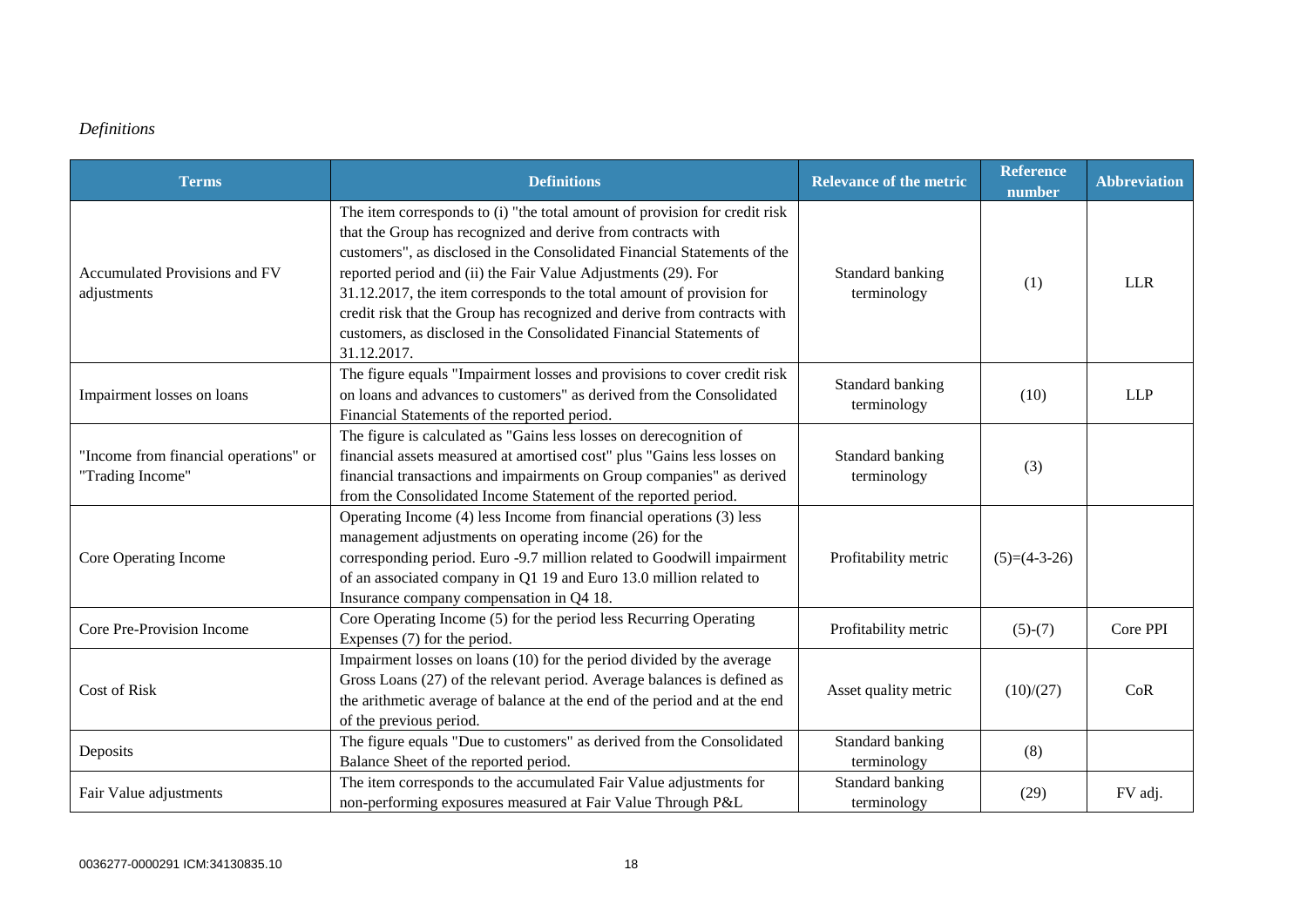| <b>Terms</b>                                    | <b>Definitions</b>                                                                                                                                                                                                                                                                                                                                                                                                                                                                                                                                                                                                                                                                                                                              | <b>Relevance of the metric</b>           | <b>Reference</b><br>number | <b>Abbreviation</b>                  |
|-------------------------------------------------|-------------------------------------------------------------------------------------------------------------------------------------------------------------------------------------------------------------------------------------------------------------------------------------------------------------------------------------------------------------------------------------------------------------------------------------------------------------------------------------------------------------------------------------------------------------------------------------------------------------------------------------------------------------------------------------------------------------------------------------------------|------------------------------------------|----------------------------|--------------------------------------|
|                                                 | (FVTPL).                                                                                                                                                                                                                                                                                                                                                                                                                                                                                                                                                                                                                                                                                                                                        |                                          |                            |                                      |
| Fully-Loaded Common Equity Tier 1<br>ratio      | Common Equity Tier 1 regulatory capital as defined by Regulation No<br>575/2013 (Full implementation of Basel 3) (12), divided by total Risk<br>Weighted Assets (13).                                                                                                                                                                                                                                                                                                                                                                                                                                                                                                                                                                           | Regulatory metric of<br>capital strength | (12)/(13)                  | FL CET 1<br>ratio                    |
| Gross Loans                                     | The item corresponds to "Loans and advances to customers", as<br>reported in the Consolidated Balance Sheet of the reported period, gross<br>of the "Accumulated Provisions and FV adjustments" (1), excluding the<br>accumulated provision for impairment losses on off balance sheet items,<br>as disclosed in the Consolidated Financial Statements of the reported<br>period. For 31.12.2017 the item corresponds to "Loans and advances to<br>customers", as reported in the Consolidated Balance Sheet of the<br>reported period, gross of the "Accumulated Provisions", excluding the<br>accumulated provision for impairment losses on off balance sheet items,<br>as disclosed in the Consolidated Financial Statements of 31.12.2017. | Standard banking<br>terminology          | (2)                        |                                      |
| Loan to Deposit ratio                           | Net Loans (9) divided by Deposits (8) at the end of the reported period.                                                                                                                                                                                                                                                                                                                                                                                                                                                                                                                                                                                                                                                                        | Liquidity metric                         | (9)/(8)                    | LDR or L/D<br>ratio                  |
| Net Interest Margin                             | Net Interest Income for the period (annualised) (14) and divided by the<br>average Total Assets of the relevant period (28). Average balances is<br>defined as the arithmetic average of balance at the end of the period and<br>at the end of the previous period.                                                                                                                                                                                                                                                                                                                                                                                                                                                                             | Profitability metric                     | (14)/(28)                  | <b>NIM</b>                           |
| Net Loans                                       | The figure equals "Loans and advances to customers" as derived from<br>the Consolidated Balance Sheet of the reported period.                                                                                                                                                                                                                                                                                                                                                                                                                                                                                                                                                                                                                   | Standard banking<br>terminology          | (9)                        |                                      |
| Non Performing Exposures Collateral<br>Coverage | Value of the NPE collateral (17) divided by NPEs (16) at the end of the<br>reference period.                                                                                                                                                                                                                                                                                                                                                                                                                                                                                                                                                                                                                                                    | Asset quality metric                     | (17)/(16)                  | <b>NPE</b><br>collateral<br>Coverage |
| Non Performing Exposure Coverage                | Accumulated Provisions and FV adjustments (1) divided by NPEs (16)<br>at the end of the reference period.                                                                                                                                                                                                                                                                                                                                                                                                                                                                                                                                                                                                                                       | Asset quality metric                     | (1)/(16)                   | NPE (cash)<br>coverage               |
| Non Performing Exposure ratio                   | NPEs (16) divided by Gross Loans (2) at the end of the reference<br>period.                                                                                                                                                                                                                                                                                                                                                                                                                                                                                                                                                                                                                                                                     | Asset quality metric                     | (16)/(2)                   | NPE ratio                            |
| Non Performing Exposure Total<br>Coverage       | Accumulated Provisions and FV adjustments (1) plus the value of the<br>NPE collateral (17) divided by NPEs (16) at the end of the reported<br>period.                                                                                                                                                                                                                                                                                                                                                                                                                                                                                                                                                                                           | Asset quality metric                     | $(1+17)/(16)$              | <b>NPE Total</b><br>coverage         |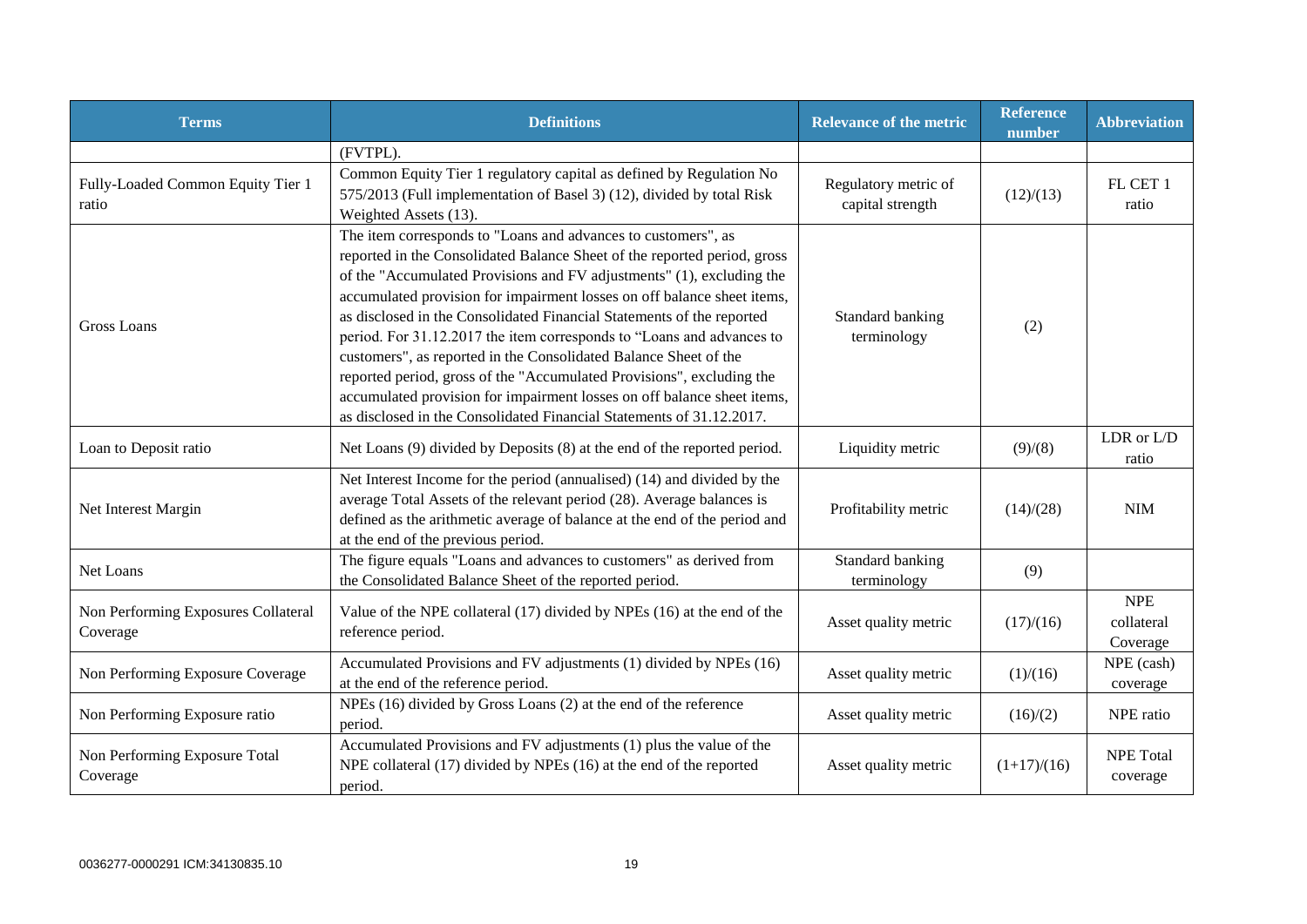| <b>Terms</b>                               | <b>Definitions</b>                                                                                                                                                                                                                                                                                                                                                                                                                                                                                                                                                                                                                                                                                                                                            | <b>Relevance of the metric</b>  | <b>Reference</b><br>number | <b>Abbreviation</b>                  |
|--------------------------------------------|---------------------------------------------------------------------------------------------------------------------------------------------------------------------------------------------------------------------------------------------------------------------------------------------------------------------------------------------------------------------------------------------------------------------------------------------------------------------------------------------------------------------------------------------------------------------------------------------------------------------------------------------------------------------------------------------------------------------------------------------------------------|---------------------------------|----------------------------|--------------------------------------|
| Non Performing Exposures                   | Non-performing exposures are defined according to "EBA ITS on<br>forbearance and Non Performing Exposures" as exposures that satisfy<br>either or both of the following criteria: a) material exposures which are<br>more than 90 days past-due b) the debtor is assessed as unlikely to pay<br>its credit obligations in full without realisation of collateral, regardless<br>of the existence of any past-due amount or of the number of days past<br>due.                                                                                                                                                                                                                                                                                                 | Asset quality metric            | (16)                       | <b>NPEs</b>                          |
| Non Performing Loan Collateral<br>Coverage | Value of collateral received for Non Performing Loans (19) divided by<br>NPLs (18) at the end of the reference period.                                                                                                                                                                                                                                                                                                                                                                                                                                                                                                                                                                                                                                        | Asset quality metric            | (19)/(18)                  | <b>NPL</b><br>collateral<br>Coverage |
| Non Performing Loan Coverage               | Accumulated Provisions and FV adjustments (1) divided by NPLs (18)<br>at the end of the reference period.                                                                                                                                                                                                                                                                                                                                                                                                                                                                                                                                                                                                                                                     | Asset quality metric            | (1)/(18)                   | NPL (cash)<br>Coverage               |
| Non Performing Loan ratio                  | NPLs (18) divided by Gross Loans (2) at the end of the reference<br>period.                                                                                                                                                                                                                                                                                                                                                                                                                                                                                                                                                                                                                                                                                   | Asset quality metric            | (18)/(2)                   | NPL ratio                            |
| Non Performing Loan Total Coverage         | Accumulated Provisions and FV adjustments (1) plus the value of the<br>NPL collateral (19) divided by NPLs (18) at the end of the reference<br>period.                                                                                                                                                                                                                                                                                                                                                                                                                                                                                                                                                                                                        | Asset quality metric            | $(1+19)/(18)$              | <b>NPL</b> Total<br>Coverage         |
| Non Performing Loans                       | Non Performing Loans are Gross loans (2) that are more than 90 days<br>past-due.                                                                                                                                                                                                                                                                                                                                                                                                                                                                                                                                                                                                                                                                              | Asset quality metric            | (18)                       | <b>NPLs</b>                          |
| Operating Income                           | The figure is calculated as "Total Income" plus "Share of profit/(loss) of<br>associates and joint ventures" as derived from the Consolidated Income<br>Statement of the reported period, taking into account the impact from<br>any potential restatement. Amounts for 31.12.2018, 30.9.2018,<br>30.6.2018 and 31.3.2018 include the effect of the restatement described<br>in Note 32 of the Condensed Interim Consolidated Financial Statements<br>as at 30.9.2019 amounting to Euro 4,119.2 thousand, Euro 3,340.6<br>thousand, Euro 2,450.5 thousand and Euro 1,272.2 thousand<br>respectively. The respective effect for Q4 2018, Q3 2018 and Q2 2018<br>amounts to Euro 778.6 thousand, Euro 890.1 thousand and Euro 1,178.3<br>thousand respectively. | Standard banking<br>terminology | (4)                        |                                      |
| Other impairment losses                    | The figure equals "Impairment losses on other financial instruments" as<br>derived for the Consolidated Financial Statements of the reported<br>period.                                                                                                                                                                                                                                                                                                                                                                                                                                                                                                                                                                                                       | Standard banking<br>terminology | (11)                       |                                      |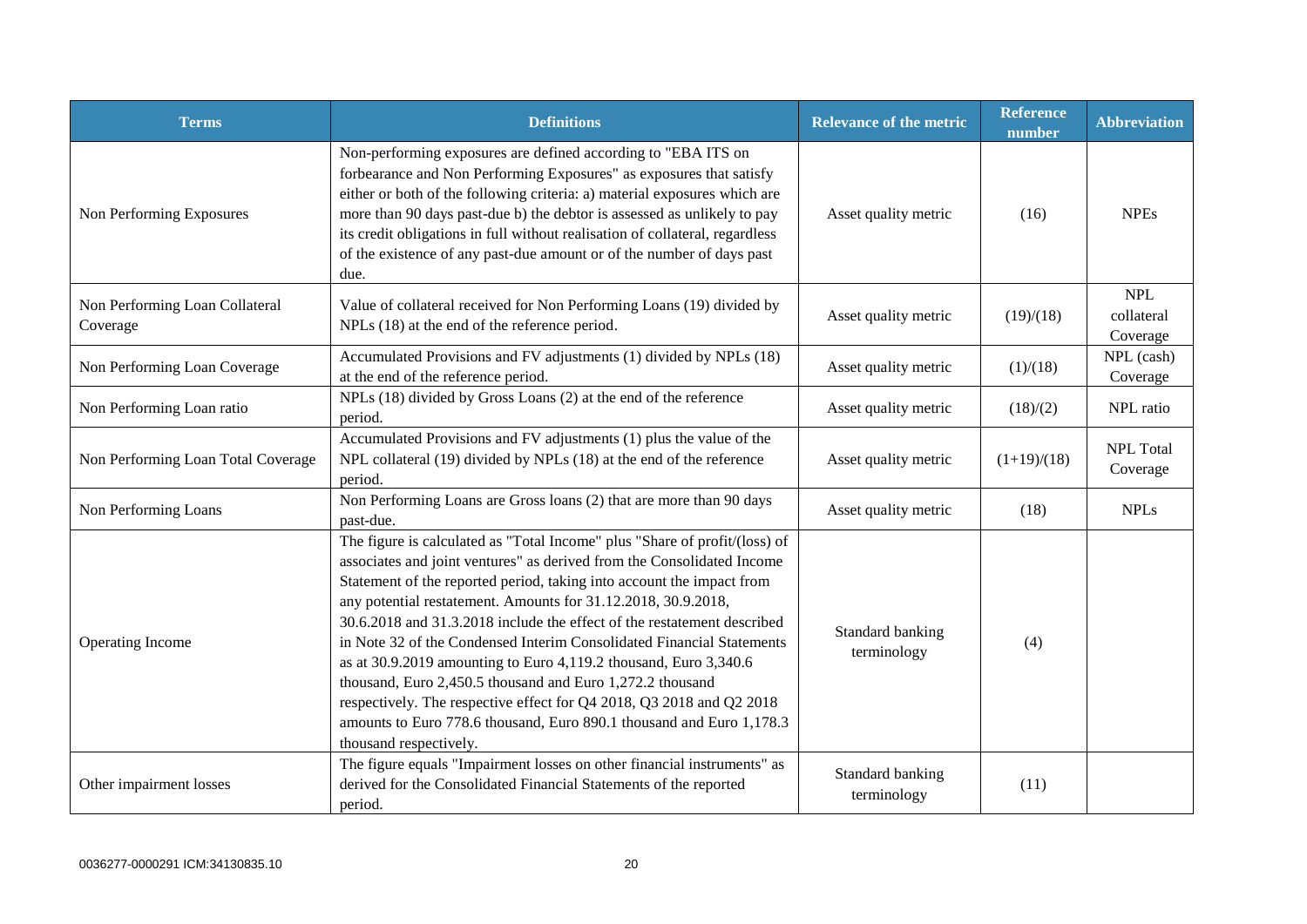| <b>Terms</b>                              | <b>Definitions</b>                                                                                                                                                                                                                                                                                                                                                                                                                                                                                                                                                                                                                                                                                                       | <b>Relevance of the metric</b>  | <b>Reference</b><br>number | <b>Abbreviation</b>      |
|-------------------------------------------|--------------------------------------------------------------------------------------------------------------------------------------------------------------------------------------------------------------------------------------------------------------------------------------------------------------------------------------------------------------------------------------------------------------------------------------------------------------------------------------------------------------------------------------------------------------------------------------------------------------------------------------------------------------------------------------------------------------------------|---------------------------------|----------------------------|--------------------------|
| Pre-Provision Income                      | Operating Income (4) for the period less Total Operating Expenses (6)<br>for the period.                                                                                                                                                                                                                                                                                                                                                                                                                                                                                                                                                                                                                                 | Profitability metric            | $(4)-(6)$                  | PPI                      |
| Recurring Cost to Income ratio            | Recurring Operating Expenses (7) for the period divided by Core<br>Operating Income (5) for the period.                                                                                                                                                                                                                                                                                                                                                                                                                                                                                                                                                                                                                  | Efficiency metric               | (7)/(5)                    | $C/I$ ratio              |
| <b>Recurring Operating Expenses</b>       | Total Operating Expenses (6) less management adjustments on<br>operating expenses (25). Management adjustments on operating<br>expenses include events that do not occur with a certain frequency, and<br>events that are directly affected by the current market conditions and/or<br>present significant variation between the reporting periods and are<br>quoted in the appendix of the Annual Report and Semi-Annual<br>Financial Report.                                                                                                                                                                                                                                                                           | Efficiency metric               | $(7)=(6-25)$               | Recurring<br><b>OPEX</b> |
| Tangible Book Value or Tangible<br>Equity | The figures is calculated as the "Total Equity" (20) less "Goodwill and<br>other intangible assets" (21), "Non-controlling interests" (22) and<br>"hybrid securities" (23).                                                                                                                                                                                                                                                                                                                                                                                                                                                                                                                                              | Standard banking<br>terminology | $(20-21-22-23)$            | TBV or TE                |
| Tangible Book Value per share             | Tangible Book Value per share is the "Tangible Book Value" divided<br>by the outstanding number of shares (24).                                                                                                                                                                                                                                                                                                                                                                                                                                                                                                                                                                                                          | Valuation metric                | $(20-21-22-$<br>23)/(24)   | TBV/share                |
| <b>Total Assets</b>                       | The figure equals "Total Assets" as derived from the Consolidated<br>Balance Sheet of the reported period taking into account the impact<br>from any potential restatement. The balances as of 30.9.2018, 30.06.18<br>and 31.3.2018 include the effect of the restatement described in Note 32<br>of the Condensed Interim Consolidated Financial Statements as at<br>30.9.2019 amounting to Euro 4,069.9 thousand, Euro 4,273.0 thousand<br>and Euro 4,485.5 thousand respectively.                                                                                                                                                                                                                                     | Standard banking<br>terminology | (15)                       | <b>TA</b>                |
| <b>Total Operating Expenses</b>           | The figure equals "Total expenses before impairment losses and<br>provisions to cover credit risk" as derived from the Consolidated<br>Income Statement of the reported period taking into account the impact<br>from any potential restatement. Amounts for 31.12.2018, 30.9.2018,<br>30.6.2018 and 31.3.2018 include the effect of the restatement described<br>in Note 32 of the Condensed Interim Consolidated Financial Statements<br>as at 30.9.2019 amounting to Euro 4,119.2 thousand, Euro 3,750.8<br>thousand, Euro 2,761.6 thousand and Euro 1,468.5 thousand<br>respectively. The respective effect for Q4 2018, Q3 2018 and Q2 2018<br>amounts to Euro 368.4 thousand, Euro 989.2 thousand and Euro 1,293.1 | Standard banking<br>terminology | (6)                        | <b>Total OPEX</b>        |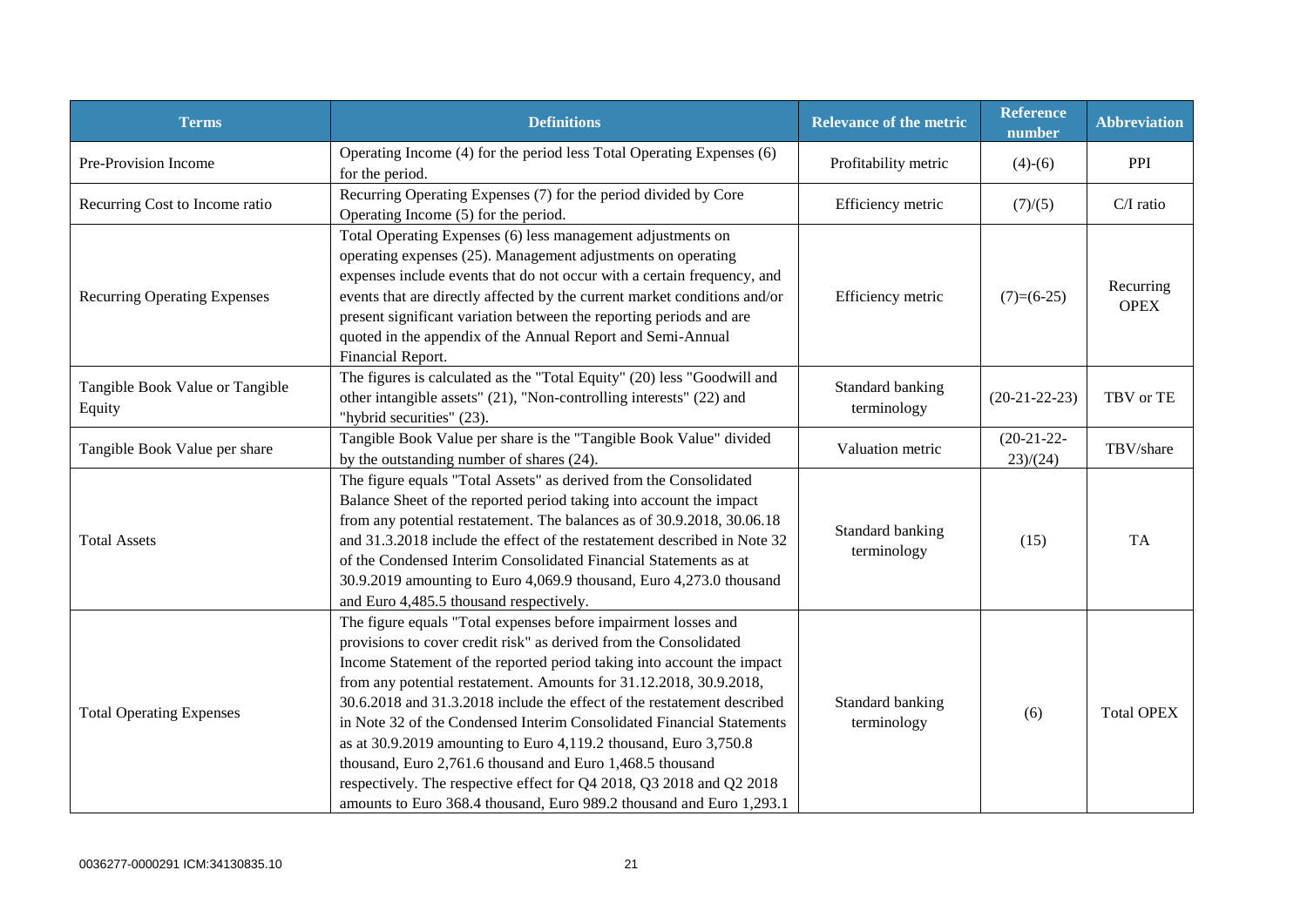| <b>Terms</b>                  | <b>Definitions</b>                                                                                                                                                                                                                                      | <b>Relevance of the metric</b>  | <b>Reference</b><br>number | <b>Abbreviation</b> |
|-------------------------------|---------------------------------------------------------------------------------------------------------------------------------------------------------------------------------------------------------------------------------------------------------|---------------------------------|----------------------------|---------------------|
|                               | thousand respectively.                                                                                                                                                                                                                                  |                                 |                            |                     |
| Cost/Assets                   | Recurring Operating Expenses (7) for the period (annualised) divided<br>by Total Assets (15).                                                                                                                                                           | Efficiency metric               | (7)/(15)                   |                     |
| Return on Equity              | "Profit / (Loss) after income tax" for the period (annualised), as<br>disclosed in Condensed Income Statement divided by "Equity<br>attributable to equity owners of the Bank" as disclosed in the<br>Consolidated Balance sheet at the reported date.  | Profitability metric            | $(30)/(20-22-$<br>23)      | RoE                 |
| PPI/Average Assets            | Pre-Provision Income for the period (annualised) divided by Average<br>Total Assets (28) of the relevant period. Average balances is defined as<br>the arithmetic average of balance at the end of the period and at the end<br>of the previous period. | Profitability metric            |                            |                     |
| Leverage Ratio                | This metric is calculated as Total Equity (20) divided by Total Assets<br>(15), as disclosed in the Consolidated Balance sheet at the reported date.                                                                                                    | Standard banking<br>terminology | (20)/(15)                  |                     |
| <b>RWA Density</b>            | This metric is calculated as Risk Weighted Assets (Phase in) divided by<br>Total Assets (15) of the relevant period.                                                                                                                                    | Standard banking<br>terminology |                            |                     |
| Securities                    | This item corresponds to the sum of "Investment securities" and<br>"Trading securities", as defined in the consolidated Balance Sheet of the<br>reported period.                                                                                        | Standard banking<br>terminology |                            |                     |
| Other income                  | This item is defined as the Operating Income less Trading income, less<br>Net Interest Income and less Net Fee and Commission income, as<br>defined in the consolidated Income Statement of the reported period.                                        | Standard banking<br>terminology |                            |                     |
| Property, plant and equipment | This item corresponds to "Property, plant and equipment", as disclosed<br>in the Consolidated Balance Sheet of the reported period.                                                                                                                     | Standard terminology            |                            | <b>PPE</b>          |
| Core deposits                 | This item corresponds to the sum of "Current accounts", "Savings<br>accounts" and "Cheques payable".                                                                                                                                                    | Standard banking<br>terminology |                            | Core depos          |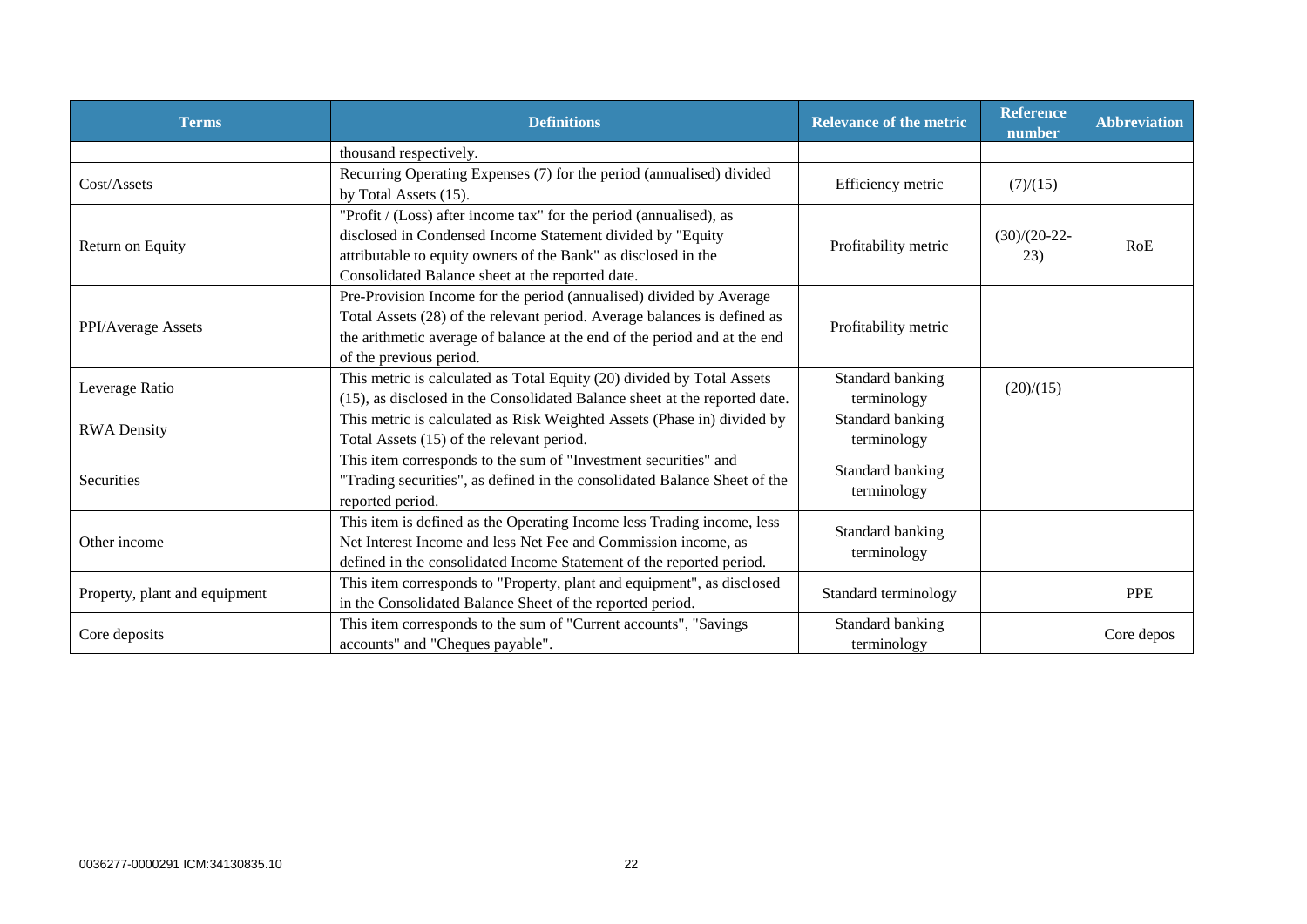# **APPENDIX 3**

# **17. Substitution of the Issuer**

- (a) The Issuer may, without the consent of any Noteholder or Couponholder, substitute for itself any other body corporate incorporated in any country in the world (including, where the Issuer is Alpha Bank, any Successor in Business of Alpha Bank) as the debtor in respect of the Notes, any Coupons, the Deed of Covenant, the Alpha Bank Noteholders Agency Agreement (as defined in Condition 18 below), in the case of an issue of Alpha Bank Notes, and the Agency Agreement (the "**Substituted Debtor**") upon notice by the Issuer and the Substituted Debtor to be given in accordance with Condition 16, **provided that**:
	- (i) the Issuer is not in default in respect of any amount payable under the Notes;
	- (ii) the Issuer and the Substituted Debtor have entered into such documents (the "**Documents**") as are necessary to give effect to the substitution and in which the Substituted Debtor has undertaken in favour of each Noteholder to be bound by the Conditions and the provisions of the Agency Agreement as the debtor in respect of the Notes in place of the Issuer (or of any previous substitute under this Condition 17);
	- (iii) if the Issuer is Alpha Bank, except if the Substituted Debtor is the Successor in Business of Alpha Bank, Alpha Bank shall unconditionally and irrevocably guarantee (the "**New Guarantee**") in favour of each Noteholder the payment of all sums payable by the Substituted Debtor as such principal debtor, with Alpha Bank's obligations under the New Guarantee ranking *pari passu* with Alpha Bank's obligations under the Notes prior to the substitution becoming effective;
	- (iv) the Substituted Debtor shall enter into a deed of covenant in favour of the holders of the Notes then represented by a global Note on terms no less favourable than the Deed of Covenant then in force in respect of the Notes;
	- (v) if the Issuer is Alpha PLC and the Substituted Debtor is not Alpha Bank or the Successor in Business of Alpha Bank, the Guarantee extends to the obligations of the Substituted Debtor under or in respect of the Notes, any Coupons, the Deed of Covenant and the Agency Agreement and continues to be in full force and effect;
	- (vi) if the Substituted Debtor is resident for tax purposes in a territory (the "**New Residence**") other than that in which the Issuer prior to such substitution was resident for tax purposes (the "**Former Residence**"), the Documents contain an undertaking and/or such other provisions as may be necessary to ensure that, following substitution, each Noteholder would have the benefit of an undertaking in terms corresponding to the provisions of Condition 11, with (a) the substitution of references to the Issuer with references to the Substituted Debtor (to the extent that this is not achieved by Condition  $17(a)(ii)$ ) and (b) the substitution of references to the Former Residence with references to both the New Residence and the Former Residence;
	- (vii) the Substituted Debtor and the Issuer have obtained all necessary governmental approvals and consents for such substitution and for the performance by the Substituted Debtor of its obligations under the Documents;
	- (viii) legal opinions shall have been delivered to the Agent from lawyers of recognised standing in the jurisdiction of incorporation of the Substituted Debtor, in England and in Greece as to the fulfilment of the requirements of this Condition 17 and that the Notes and any related